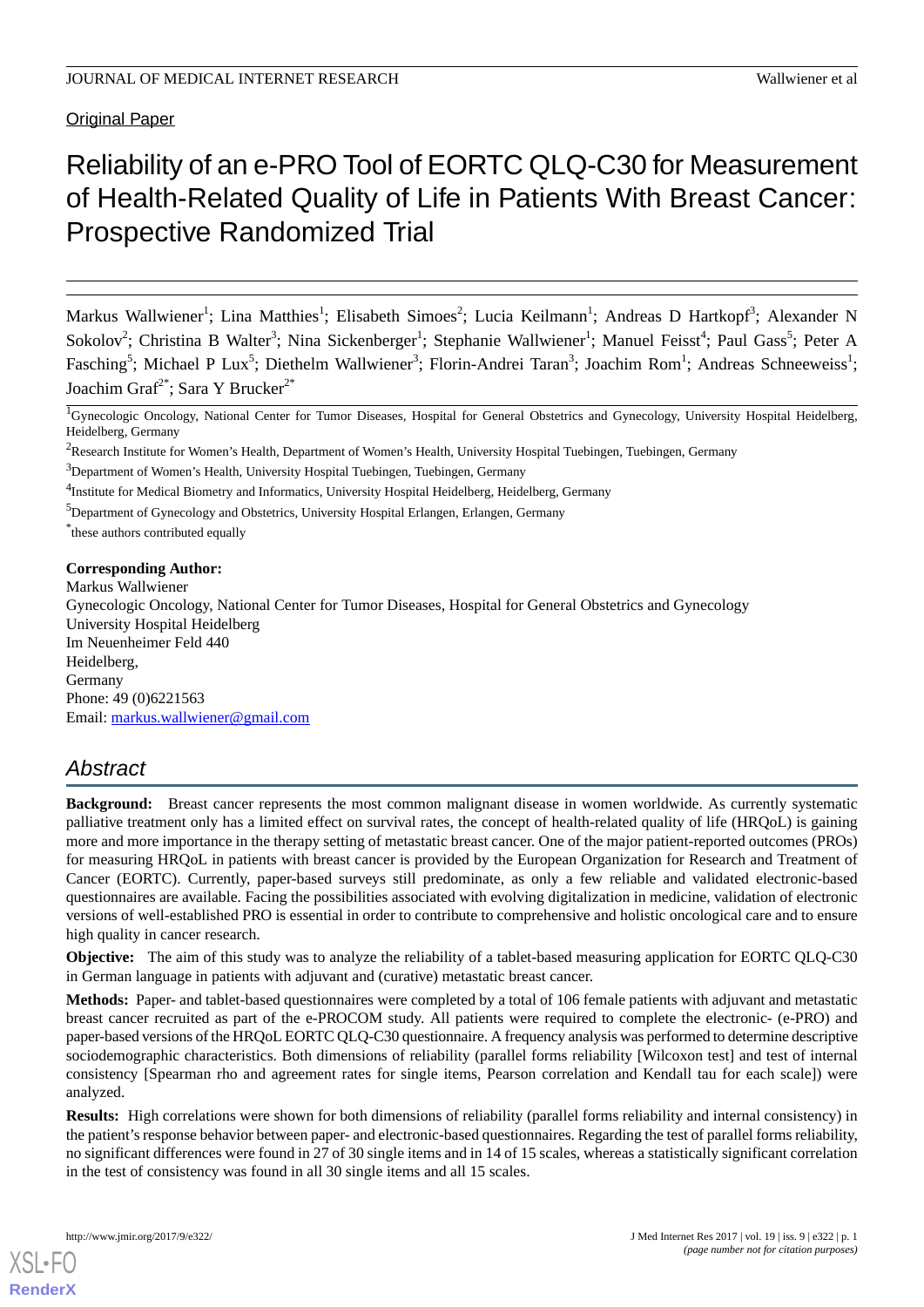**Conclusions:** The evaluated e-PRO version of the EORTC QLQ-C30 is reliable for patients with both adjuvant and metastatic breast cancer, showing a high correlation in almost all questions (and in many scales). Thus, we conclude that the validated paper-based PRO assessment and the e-PRO tool are equally valid. However, the reliability should also be analyzed in other prospective trials to ensure that usability is reliable in all patient groups.

**Trial Registration:** ClinicalTrials.gov NCT03132506; https://clinicaltrials.gov/ct2/show/NCT03132506 (Archived by WebCite at http://www.webcitation.org/6tRcgQuou).

*(J Med Internet Res 2017;19(9):e322)* doi:  $10.2196/$ jmir.8210

#### **KEYWORDS**

breast cancer; patient-reported outcomes; HRQoL; EORTC QLQ-C30; reliability

# *Introduction*

#### **Epidemiological Relevance of Breast Cancer**

Breast cancer represents the most common malignant disease in women worldwide, with more than 71,000 new cases diagnosed every year in Germany [\[1\]](#page-11-0). In spite of improvement in progression-free survival (PFS) through promising targeted therapy options for hormone receptor-positive breast cancer, metastatic breast cancer remains an incurable disease [[2-](#page-11-1)[7\]](#page-12-0). In the year 2012, 17,853 women died of breast cancer in Germany alone [\[1](#page-11-0)]. Although early-stage breast cancer is often associated with high survival rates, the prognosis of metastatic breast cancer is significantly poorer, and therefore, the aim of treatment is mostly palliative because of minor probability of curation in patients with metastatic breast cancer [[8\]](#page-12-1). Depending on the phenotype, median overall survival (OAS) after diagnosis of metastatic breast cancer is 2-3 years [\[9](#page-12-2)], ranging from 13.3 months for triple-negative [[10\]](#page-12-3) and 34.4 months for HER2-positive subtype of breast cancer [\[11](#page-12-4)].

## **Health-Related Quality of Life in Metastatic Breast Cancer**

As currently systematic palliative treatment had only limited effect on survival rates, the concept of health-related quality of life (HRQoL) is gaining more and more importance in the therapy setting of metastatic breast cancer. Especially against the background of emerging side effects accompanying multiple oncological treatment lines, treatment should primarily aim at restoration and conservation of patients' HRQoL before prolonging the survival of patients [\[12](#page-12-5)]. Additionally, the diagnosis of an incurable disease represents an enormous emotional burden resulting in psychosocial distress that might impair the patient's well-being [\[1,](#page-11-0)[13](#page-12-6)[,14](#page-12-7)]. This is also taken into account by the recent German S3-guidelines for diagnosis, treatment, and aftercare of patients with breast cancer, recommending regular assessment of HRQoL during treatment [[15\]](#page-12-8). HRQoL is defined as an *individual's perception of their position in life in the context of the culture and value systems in which they live and in relation to their goals, expectations, standards, and concerns* by World Health Organization [[16\]](#page-12-9). HRQoL is divided into domains (1) health, (2) subjective feelings, (3) leisure time activities, (4) social relationships, (5) general activities, and (6) life satisfaction [\[17](#page-12-10)]. For many years, HRQoL in patients with breast cancer has been investigated. Especially in patients with metastatic disease, the measurement of HRQoL is important, as the primary goal of therapy is to

 $XS$  $\cdot$ FC **[RenderX](http://www.renderx.com/)**

afford them a high quality of life during their remaining lifespan [[18](#page-12-11)[-20](#page-12-12)].

## **Health-Related Quality of Life and Patient-Reported Outcomes**

The most important obstacle has been the absence of widely accepted, standardized methods for carrying out such assessments, as much of the data suggest that clinicians miss or underestimate a large proportion of the symptomatic adverse events experienced by patients [[21](#page-12-13)[,22](#page-12-14)]. Furthermore, the assessment of adverse events and HRQoL by health care professionals is inconsistent when compared with the opinion of other professionals [[23](#page-12-15)[-25](#page-12-16)]. In this context, an independent report by the patient herself through patient-reported outcomes (PROs) could be more reliable and feasible. The US Food and Drug Administration (FDA) defines a PRO as *any report of the status of a patient's health condition that comes directly from the patient (or in some cases, a caregiver or surrogate), without interpretation of the patient's response by a clinician or anyone else* [\[26](#page-12-17)]. PROs comprise various aspects of the subjectively perceived state of health from patient's point of view, such as HRQoL, satisfaction with care, and drug adherence [\[27](#page-13-0)[-29](#page-13-1)]. In this closely related areas, validated PROs are already the accepted gold standard for data collection, being used in clinical trials, as well as regulatory drug approvals (approximately 25% of US drug labels now include PRO-derived data) [[30](#page-13-2)[-33](#page-13-3)]. This aspect is also designated for optimization within the National Cancer Plan to enable information exchange between in-patient and outpatient treatment [\[30\]](#page-13-2). Concerning feasibility of patient's self-reported state of health in the oncological setting, a previous study demonstrated that most patients are willing and able to self-report their experiences with treatment [[34\]](#page-13-4). Moreover, the Eastern Cooperative Oncology Group could not find any association between the patient's performance or functional status and compliance rates [\[30](#page-13-2)[,35](#page-13-5)]. A study indicated that integrating HRQoL reports in daily clinical routine might represent an effective and time-saving option to improve medical care, as communication between patient and physician can be facilitated without extended interviews with the patient [[36\]](#page-13-6). However, although regular assessment of HRQoL is generally recommended, routine evaluation is not yet provided in clinical practice [\[15](#page-12-8),[37\]](#page-13-7). One of the major PROs for measurement HRQoL in patients with breast cancer is provided by the European Organization for Research and Treatment of Cancer (EORTC). The EORTC QLQ-C30 as a modular approach is available in more than 100 languages and is used to assess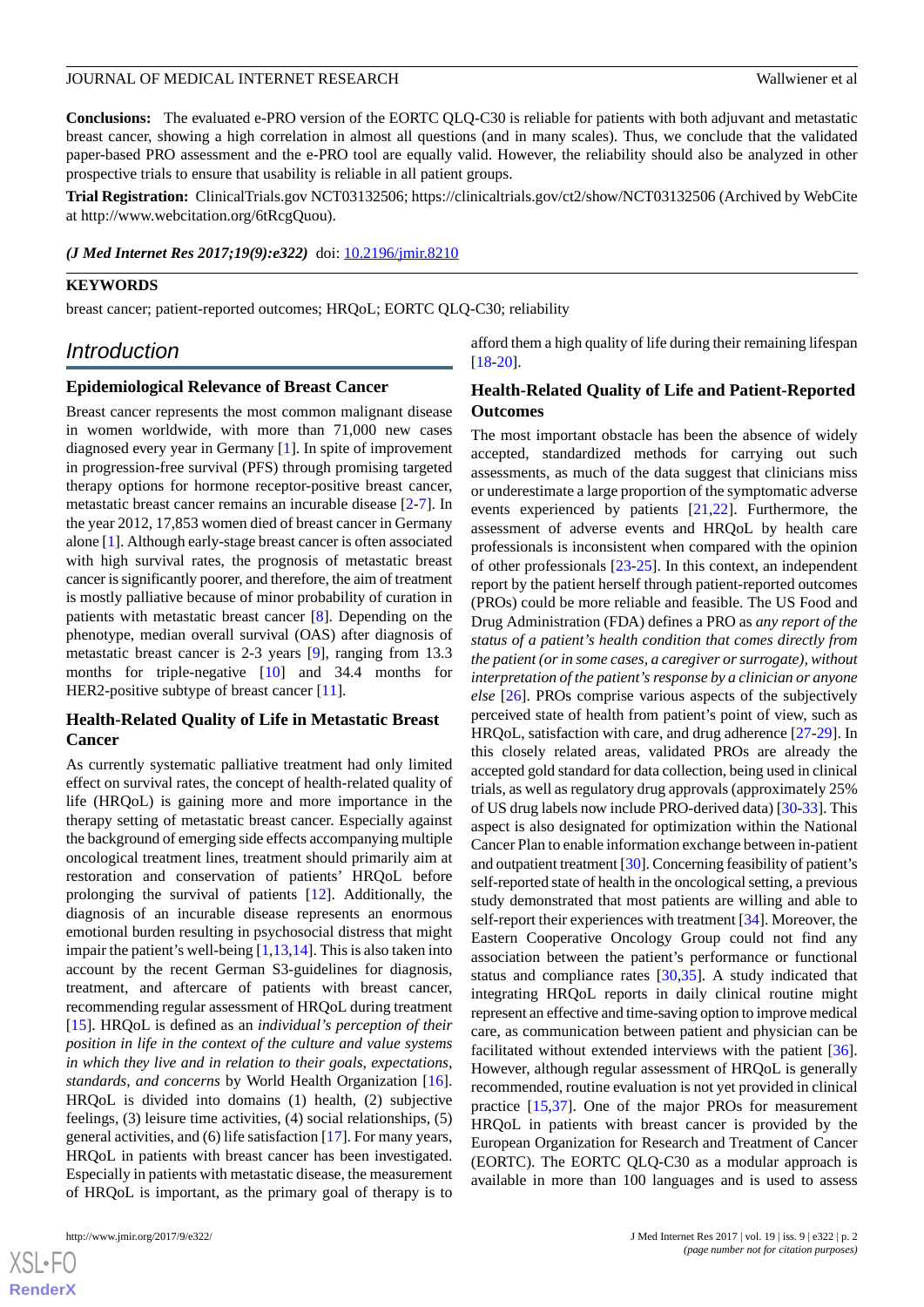HRQoL in patients with various cancers within the scope of clinical trials, as well as in daily routine [[38\]](#page-13-8).

#### **Electronic Monitoring of Patient-Related Outcome**

With the expansion of digital tools, assessment of PRO by using an electronic equipment (e-PRO), such as tablet computers, is becoming a promising and economically viable approach, as real-time HRQoL monitoring allows early detection of patients at risk, ongoing improvement of oncological treatment, and ensuring the patient's safety [[12\]](#page-12-5). Current data show that monthly compliance referring to frequency and completion of questionnaires with home Web reporting was high in breast cancer, warranting strategies to enhance compliance with routine care settings [[30\]](#page-13-2). Additionally, some studies have suggested high feasibility of an electronic patient self-report platform in oncological patients, with mean compliance rates ranging from 75% to 85%, high patient satisfaction, and good usability of systems even among the non-Web avid and elderly patients [[39](#page-13-9)[,40](#page-13-10)]. Velikova et al [\[36](#page-13-6)] demonstrated that routine electronic HRQoL assessment in patients with breast cancer could positively influence physician-patient communication, potentially improving emotional functioning and HRQoL. Additionally, there is evidence that the completion of the questionnaire itself may improve the patient's well-being, regardless of whether the results are fed back to physicians [\[36\]](#page-13-6). However, knowledge regarding patient acceptance, feasibility, and barriers remains limited, especially in relation to health status, socioeconomic aspects, and the influence of other variables on patient's response behavior [[41-](#page-13-11)[44](#page-13-12)]. Currently, paper-based surveys of PRO still predominate, as there are only a few reliable and validated e-PRO questionnaires. The paper-based versions are frequently assigned into a tablet-based format without verification of reliability. As the aspects that influence the patient's willingness to use e-PRO and their response behavior by using e-PRO remain unclear, this strategy can endanger significance of e-PRO surveys [[41\]](#page-13-11). For instance, the EORTC QLQ-C30 questionnaire has been used worldwide [[45\]](#page-13-13), but only reliable paper-based versions of it, although e-PRO has become much more prevalent (and "user-friendly") [[46\]](#page-13-14). Facing the possibilities that are coming along with the evolving digitalization in medicine, the validation of electronic versions of well-established PRO is essential in order to contribute to a comprehensive and holistic oncological care and to ensure high quality in cancer research.

#### **Aims and Objectives**

The aim of this study was to analyze the reliability of a tablet-based e–PRO-measuring application for EORTC QLQ-C30 in German in patients with adjuvant (curative) and metastatic breast cancer compared with the established paper-based version. It should be analyzed if the response behavior of patients with breast cancer is influenced by the type of answering the questionnaire (answering by using paper and pencil or tablet computer) in a statistically significant way. We wanted to know whether there are differences in response behavior between the validated paper-based PRO version of EORTC QLQ-C30 and a new e-PRO version. The other aim was to examine the feasibility of using an e-PRO version of the EORTC QLQ-C30 for the future tablet-based measurement of

 $XS$  $\cdot$ FC **[RenderX](http://www.renderx.com/)** HRQoL in patients with metastatic and adjuvant breast cancer in clinical practice. To achieve the aims, the patients were asked to fill out both paper- and tablet-based EORTC QLQ-C30

# *Methods*

questionnaires.

# **Sample and Study Design**

From July 2015 to May 2016, paper- and tablet-based PRO questionnaires were completed by a total 106 female patients with adjuvant and metastatic breast cancer treated consecutively at the Department of Women's Health in Tuebingen, Germany, and the National Cancer Centre in Heidelberg, Germany. The patients were recruited as part of the e-patient-reported outcomes and compliance analysis (PROCOM) study. The aim of e-PROCOM was to evaluate the general patient acceptance and practicability of a Web-based application for a PRO questionnaire for patients with adjuvant or metastatic breast cancer. The patients were asked to participate to compare the response behavior in paper- and Web-based questionnaires for analyzing the reliability of the e-PRO versions of the EORTC QLQ-C30 questionnaires (version 3) [[38\]](#page-13-8). Inclusion criteria of e-PROCOM were female gender, full legal age (18 years and older), adjuvant or metastatic breast cancer diagnosis, sufficient language skills in German, and signed declaration on consent forms. Exclusion criterion was participation in other studies to minimize the burden of questionnaires. The patients were asked to complete the questionnaire during an outpatient visit to the hospital under the supervision of an attending physician. The study was designed as a double-centered (Tuebingen and Heidelberg), two-armed, prospective randomized trial. All patients were required to fill out the electronic- (e-PRO) and paper-based HRQoL questionnaire of EORTC QLQ-C30. Patients in arm A were assigned tablet computer, followed by paper questionnaire in the same session. Patients in arm B filled out the paper-based version, followed by the tablet-based questionnaire. The randomization procedure is based on the permuted-block randomization, which strives to generate equally large groups of treatment [\[47](#page-13-15),[48\]](#page-14-0). The postexposure acceptance for using the e-PRO tool was high (92%), as the patients were asked whether they could potentially imagine using tablet-based tools before using e-PRO [[42\]](#page-13-16). Patients were informed about the aims of the study and asked for their consent ex ante. The study was approved by the Ethics Committee at the University of Tuebingen (project number 089/2015B02).

#### **Procedure**

The data collection was performed in 5 parts. The first part focused on the patients socio-economic variables. The second part contained the EORTC QLQ-C30, consisting of 30 questions in 5 subscales, various symptom scales, and individual items related to the patients health status on a multidimensional level. In addition, 28 of 30 questions are designed with a 4-point Likert scale and 2 questions with a 7-point Likert scale. Mean values were calculated in accordance with the official EORTC guidelines, which require a separate score to be calculated for each scale. The scores range from 0 to 100 [\[38](#page-13-8),[49\]](#page-14-1). The third part of the assessment also targeted HRQoL by administering FACT-B questionnaire, consisting of 37 questions with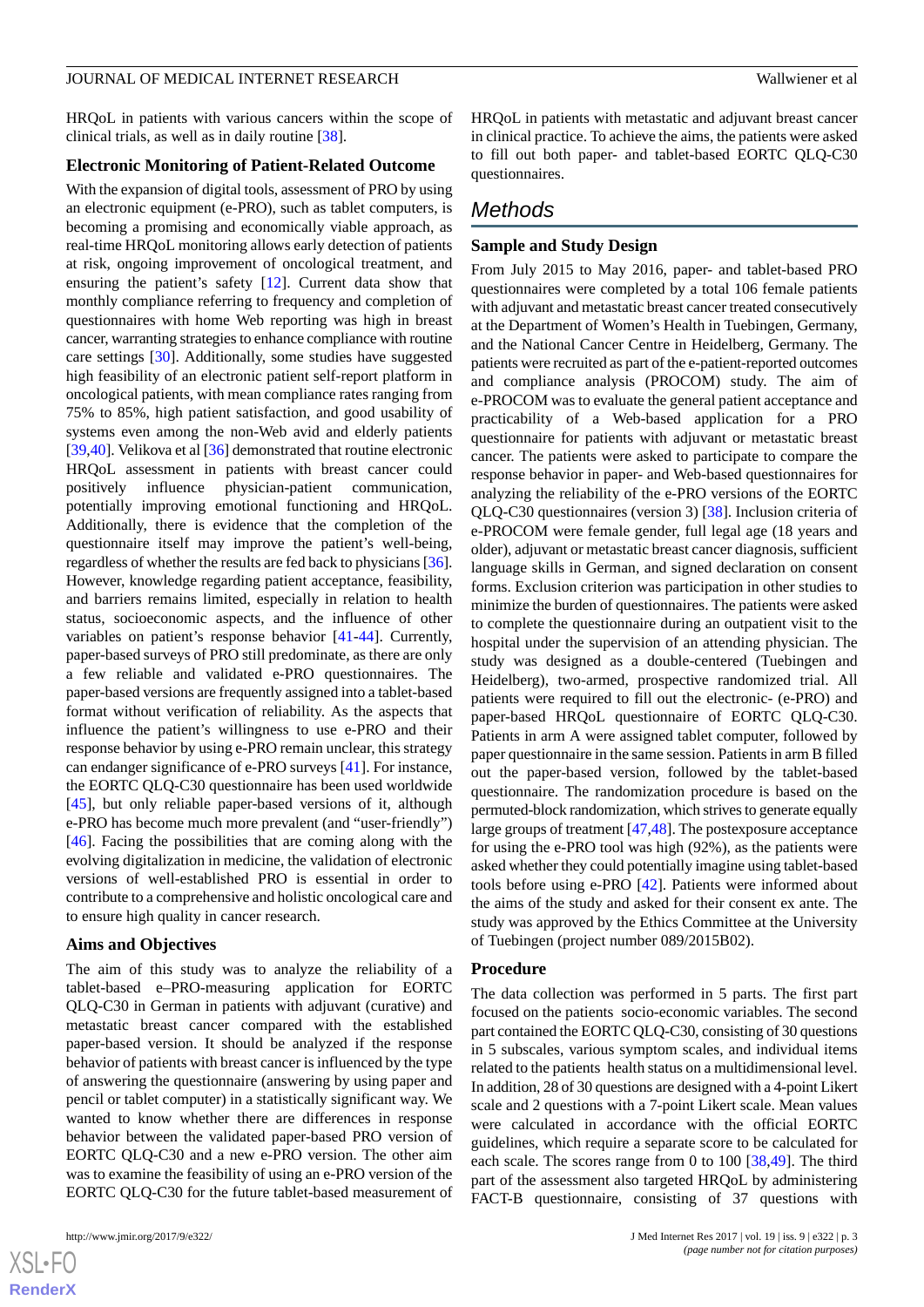responses in 5 dimensions on a 5-point Likert scale [\[50](#page-14-2),[51\]](#page-14-3). The publication of FACT-B's e-PRO reliability analysis is under preparation. The patients in the fourth part of the assessment were asked about preexisting technical skills, their willingness to use e-PRO, and potential barriers in relation to their health status [[42\]](#page-13-16), and the fifth part concerned the patients' evaluation of the e-PRO tool (publication in preparation). The patients filled out the second and third parts of the assessment both paper- and tablet-based, whereas they answered only paper-based questionnaire in the other parts. In this study, we report the results of the second part of the assessment (reliability analyses of e-PRO tool of EORTC QLQ-C30).

# **Specifics of the PRO Tool**

For e-PRO measurement, we used the PiiA ("Patient-informiert-interaktiv-Arzt") Web-based application, which presents the relevant questions to be completed on a tablet computer. The PiiA-portal is a Web-based solution for capturing PROs, which was self-developed by the working group. Patients receive anonymous user credentials and are asked to complete FACT-B and QLQ-C30 questionnaires. [Figure 1](#page-3-0) shows the user interface of the first set of questions of the German EORTC QLQ-C30. The tool is constructed similar for all 28 questions with a 4-point Likert scale. [Figure 2](#page-4-0) shows the user interface of the 7-point Likert scale questions. After completing the questionnaires, patients log out and the pseudo-anonymized data will be backed up on a local storage device and securely locked.

<span id="page-3-0"></span>**Figure 1.** Screenshot of PiiA application of the EORTC QLQ-C30 questionnaire for 4-point-scale questions (German).



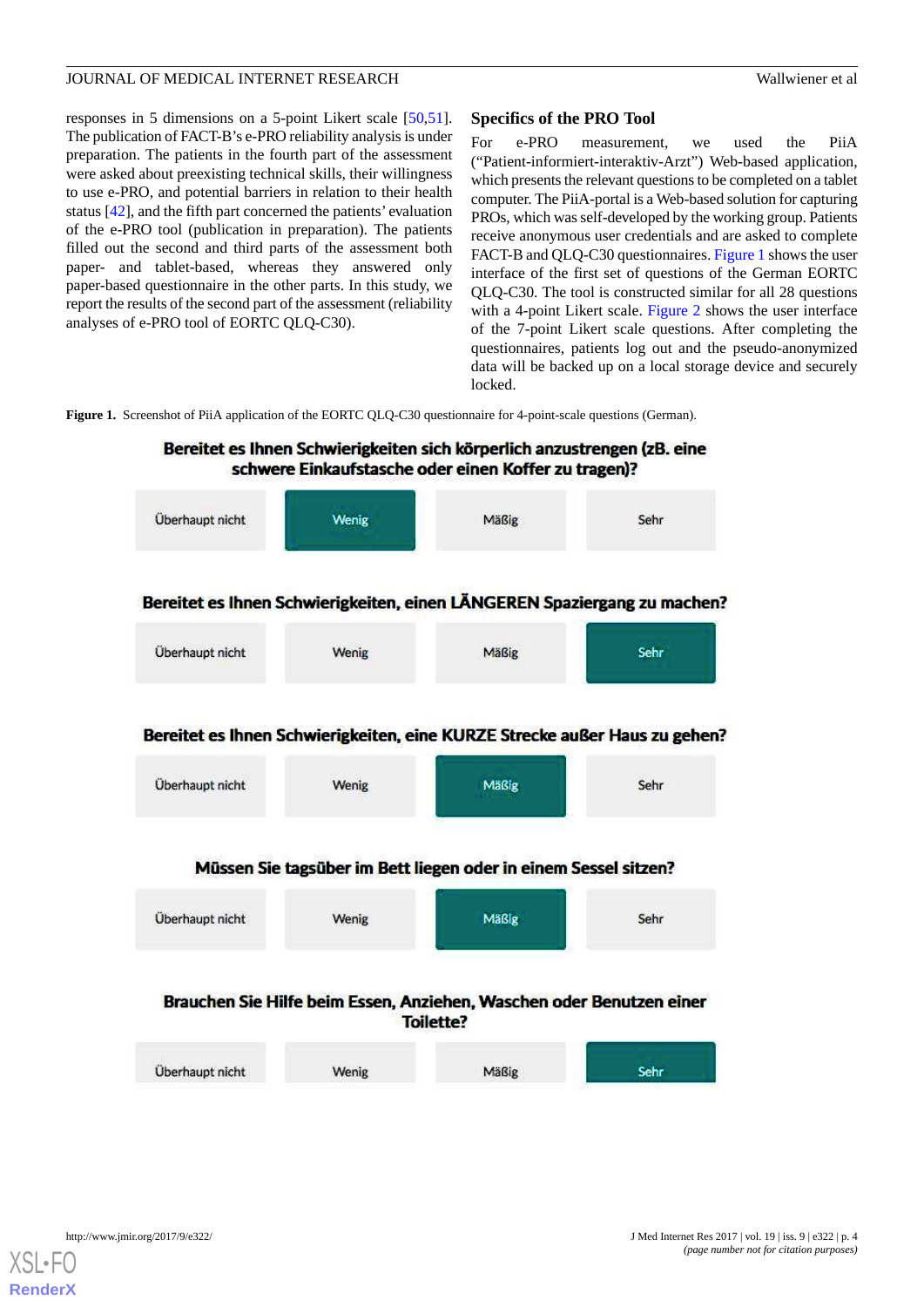<span id="page-4-0"></span>**Figure 2.** Screenshot of PiiA application of the EORTC QLQ-C30 questionnaire for 7-point-scalekaled questions (German).

# Wie würden Sie insgesamt Ihre Lebensqualität während der letzten Woche einschätzen?



#### **Statistical Analyses**

A frequency analysis was first performed using IBM SPSS Statistics (version 24) to determine the descriptive sociodemographic characteristics of the patients. After that, we analyzed both dimensions of reliability (parallel forms reliability and test of internal consistency) and examined the disparity of responses and the rate of consistency between the paper-based PRO and e-PRO answers. Both dimensions of reliability were calculated for the 30 single items and 15 scales, resulting from the single items in accordance with the EORTC guidelines [[49\]](#page-14-1). According to the Shapiro-Wilks test, the paired samples were not normally distributed, and therefore, we used the Wilcoxon test to identify possible statistically significant differences in the test of parallel forms reliability. Additionally, a Bland-Altman plot was created for the scale "overall state of health," which represents the HRQoL ([Figure 3\)](#page-4-1). Earlier, the mean values of the paper-based PRO and the e-PRO measurements were calculated with the official EORTC guidelines [\[49](#page-14-1)], which require a separate score calculated for each scale, with scores ranging between 0 and 100. The consistency analyses were performed by calculation of correlation analyses (Spearman rho and agreement rates) for

every EORTC question together with inter-item correlation (Pearson correlation) and rank correlation (Kendall tau) for each scale. With Pearson correlation, the internal consistency of a scale can be measured; it describes the extent to which the tasks or questions of a scale are interrelated. While Spearman rho test examines the internal consistency of the individual questions (specifically, the reliability of the e-PRO individual questions against the paper-based questions), Pearson correlation and Kendall tau tests are used to determine the scales calculated according to EORTC guidelines. Previously, we performed chi-square and Shapiro-Wilks tests between patients with metastatic and adjuvant breast cancer to identify possible statistically significant differences in relation to HRQoL. In all analyses,  $P$  values <.05 (2-tailed) were considered indicative of statistically significant differences ( $\alpha$ =.05). As the analysis behaves as an explorative study, all reported *P* values can be received as purely descriptive. As we did not find any significant differences in relation to the response behavior between arms A and B in a pretest, we assessed both the arms together to compare the paper-based and e-PRO questionnaires of the patients. Bland-Altman plot was produced by using XLSTAT 2017. Missing values (which arose when patients did not answer individual questions) were ignored in the statistical calculation.

<span id="page-4-1"></span>**Figure 3.** Bland-Altman plot for overall state of health.

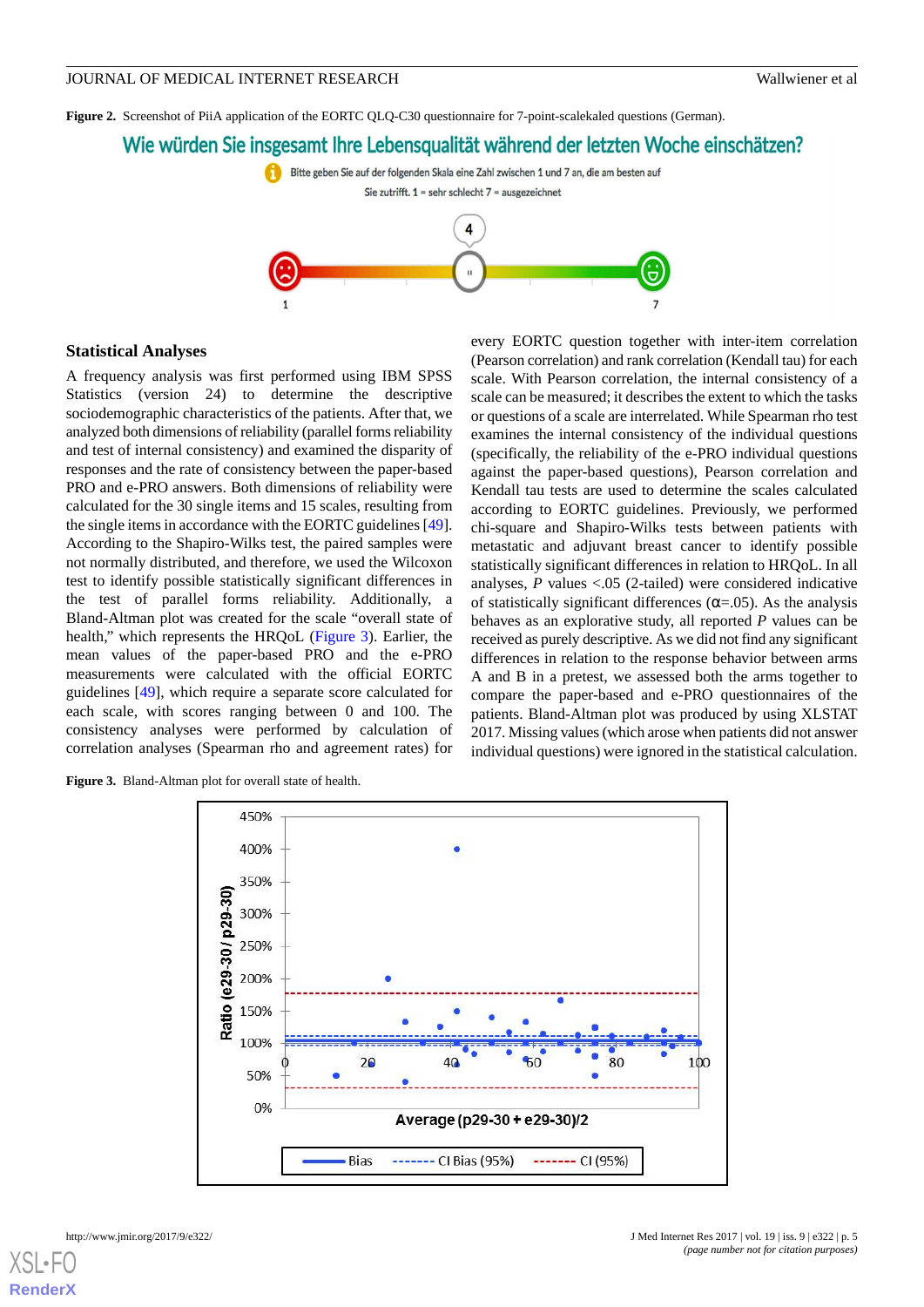# *Results*

## **Patient Enrollment**

Overall, 106 female patients with breast cancer were recruited, who completed both paper- and tablet-based EORTC OLO-C30 questionnaires. Originally, n=153 patients were assessed for eligibility, of which 47 were excluded during recruiting, allocation, and data analyses as shown in the Consolidated Standards of Reporting Trials (CONSORT) flow diagram ([Figure 4\)](#page-5-0). A total of 53 patients were assigned tablet computer, followed by paper in the same session (arm A), whereas the same number of patients filled out the paper-based version, followed by the tablet-based questionnaire (arm B). Patients who had not completed more than half of the EORTC questions either paper- or tablet-based were excluded (1 patient in arm A and 2 patients in arm B). We did not find significant differences between the two arms in the response behavior likewise in sociodemographic status and in therapy setting, wherefore both arms were appreciated together. Previously, both arms were

<span id="page-5-0"></span>**Figure 4.** The CONSORT flow diagram.

compared in all single items. Furthermore, 10 patients (arm A) and 16 patients (arm B), respectively, produced missing data in some questions (more often in the tablet-based questionnaire).

#### **Sociodemographic Variables**

[Tables 1](#page-6-0) and [2](#page-6-1) show the sociodemographic characteristics of the study group, with 72% patients in adjuvant therapy and 28% in metastatic situation. We did not find significant intragroup differences between patients with metastatic and adjuvant breast cancer either in e-PRO or in paper-based PRO. Although the adjuvant and metastatic patients differ by focalizing age and HRQoL as the metastatic patients were older and reported a poorer HRQoL, we found no differences between the e-PRO response behavior of both groups. There were no differences in reliability of all single items and scales between metastatic and adjuvant patients because of which the whole collective was appreciated together. The mean age of the whole collective amounted to 51.0 years, and nearly one-third of the patients showed a higher level of education (high school diploma).



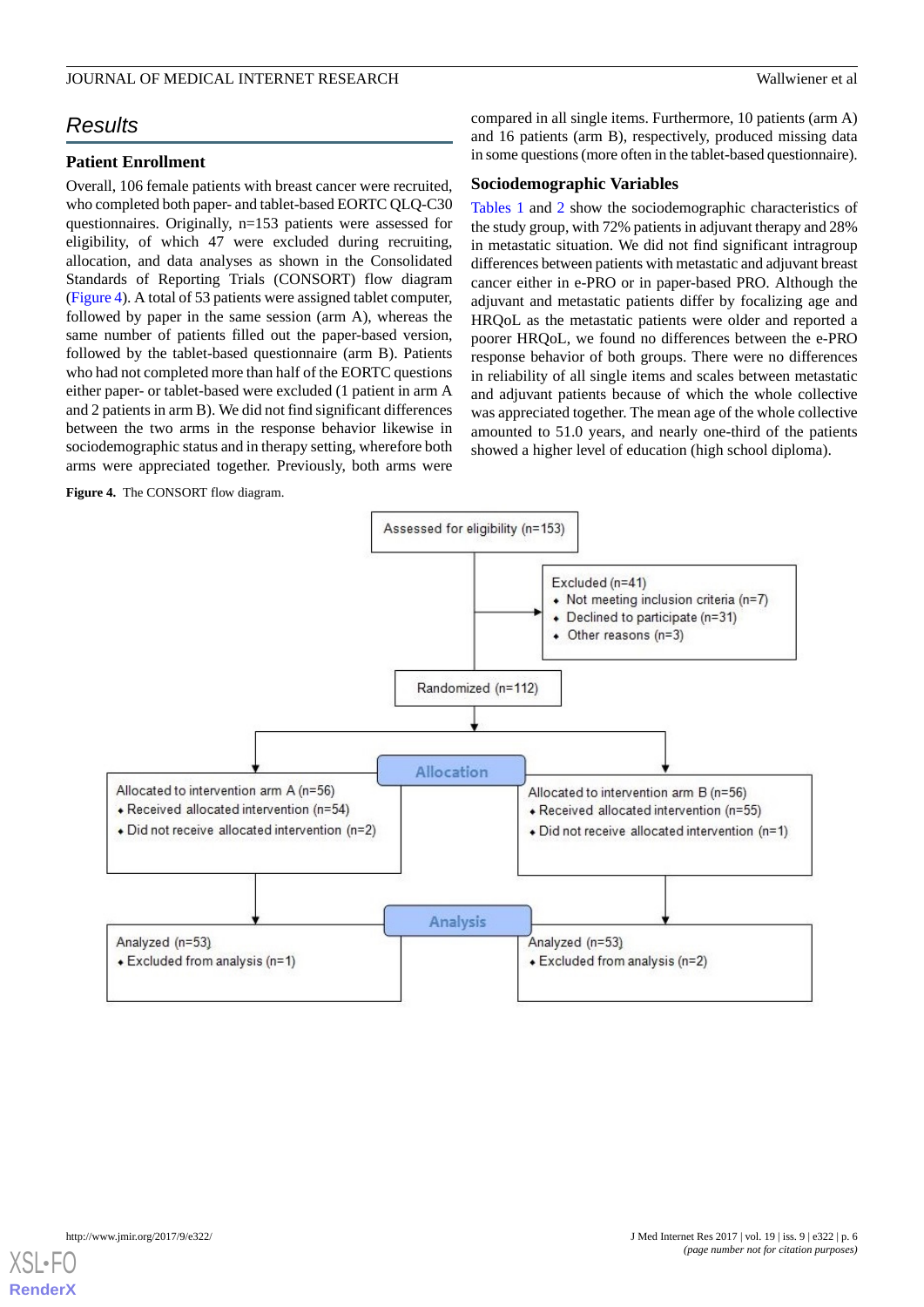<span id="page-6-0"></span>**Table 1.** Sociodemographic characteristics of the patients, part I.

| Sociodemographic characteristics               | Descriptive analyses $(N=106)$ |  |  |  |
|------------------------------------------------|--------------------------------|--|--|--|
| Age                                            |                                |  |  |  |
| Mean $(SD)$                                    | 51.0 (11.31)                   |  |  |  |
| Median (range, minimum-maximum)                | 52 (54, 30-84)                 |  |  |  |
| Level of education (1=lowest; 5=highest)       |                                |  |  |  |
| Median                                         | 3.0                            |  |  |  |
| Interquartile range (25%-Quartil; 75%-Quartil) | 2.0(3.0; 5.0)                  |  |  |  |
|                                                |                                |  |  |  |

<span id="page-6-1"></span>

|  | Table 2. Sociodemographic characteristics of the patients, part II. |  |  |  |  |
|--|---------------------------------------------------------------------|--|--|--|--|
|--|---------------------------------------------------------------------|--|--|--|--|

| Sociodemographic characteristics             | $n$ (%)  | 95% CI    |  |  |  |
|----------------------------------------------|----------|-----------|--|--|--|
| Kind of education                            |          |           |  |  |  |
| No qualification                             | 1(0.9)   | $0 - 6$   |  |  |  |
| Main or secondary school leaving certificate | 43(40.6) | $32 - 50$ |  |  |  |
| Advanced technical certificate               | 19(17.9) | $10-26$   |  |  |  |
| High school diploma ("Abitur")               | 33(31.1) | $22 - 40$ |  |  |  |
| Not specified                                | 10(9.4)  | $2 - 15$  |  |  |  |
| <b>Therapy setting</b>                       |          |           |  |  |  |
| Metastatic                                   | 30(28.3) | 19-35     |  |  |  |
| Adjuvant treatment                           | 76(71.7) | 61-83     |  |  |  |

#### **Parallel Forms Reliability**

The e-PRO tool seems to be reliable in the dimension of parallel forms reliability, as only few significant differences could be found. [Table 3](#page-7-0) shows the results of the Wilcoxon test of the 30 single items in the EORTC QLQ-C30. In only 3 items (in relation to *tiredness* and *pain* and *need to rest*), there were weak statistically significant differences between paper-based PRO and e-PRO. Tiredness was ranked a bit higher in the e-PRO questionnaire with noticeable differences by focalizing median's characteristics ( $MD_{Paper\text{-}based}$  PRO=2.0 vs  $MD_{e\text{-}PRO}$ =3.0) similar to need to rest, whereas the patients confirmed more pain in the paper-based questionnaire. In 27 of the questions in the EORC QLQ-C30, there were no statistically significant differences between the patient's answers in the paper-based questionnaire and e-PRO.

No statistically significant differences could be found in the Wilcoxon test for scoring values in the function and symptom scales of the EORTC QLQ-C30, except for the score "tiredness," where the difference was significantly low [\(Table 4](#page-8-0)). The patient's response behavior between paper-based PRO and e-PRO was similar on the 5 functional scales, the 9 symptom scales, and in the overall state of health, as the identified differences in the single items had balanced each other in relation to the scoring values' calculation.

[Figure 3](#page-4-1) shows a Bland-Altman plot of the scale "overall of health" to compare agreement of measurements in a graphical way by plotting the difference between paper-based PRO and e-PRO against their mean. It is apparent that the deviations from the mean value of the difference are almost exclusively within the confidence interval, so the response behavior between paper-based PRO and e-PRO is not significantly different in the collective.

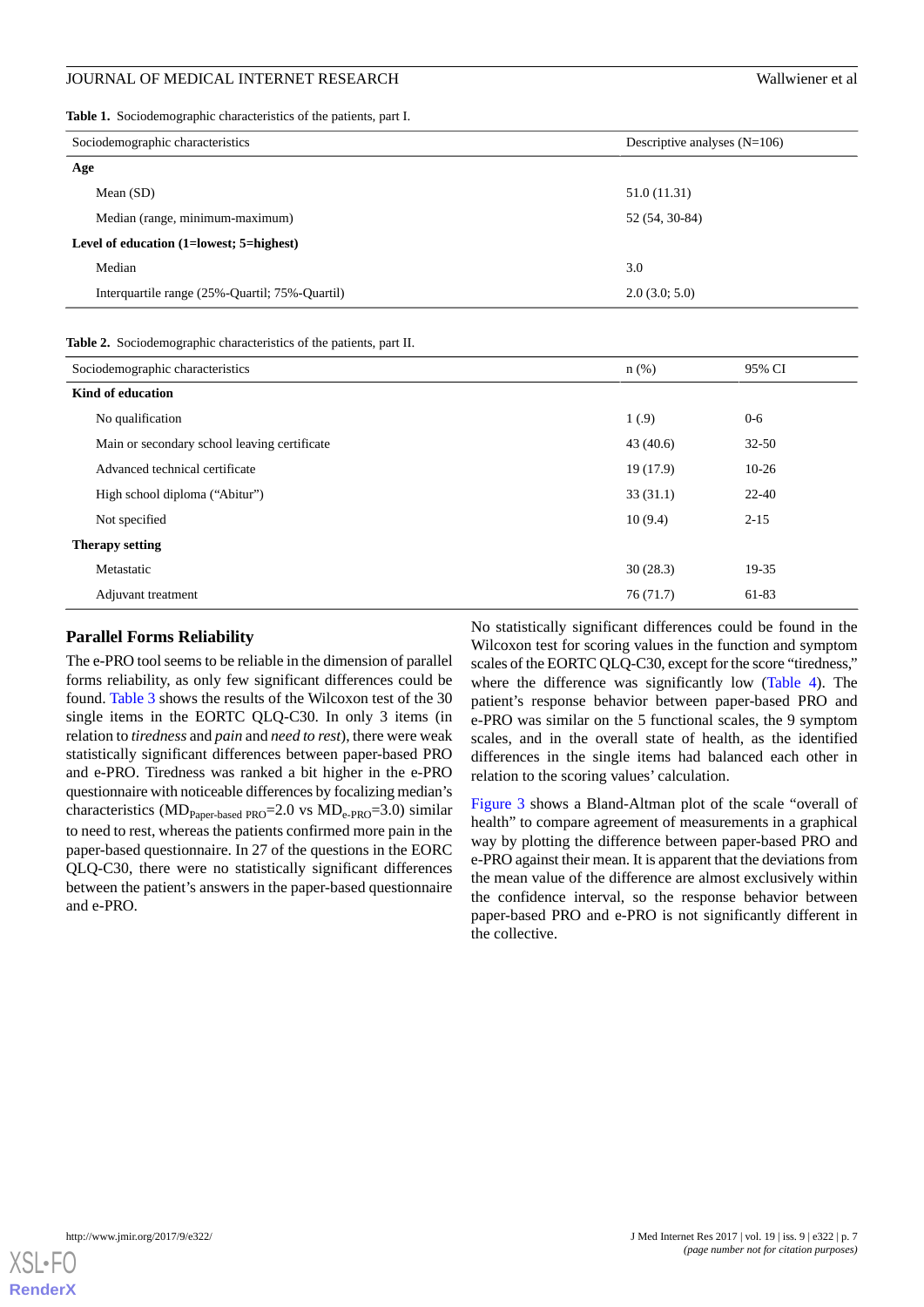<span id="page-7-0"></span>**Table 3.** Parallel forms reliability (Wilcoxon test) in single items.

| Scale no.     | Item no.       | Short description of item             |            | Paper-based PRO <sup>a</sup>       |            | Electronic-based PRO               | P value          |
|---------------|----------------|---------------------------------------|------------|------------------------------------|------------|------------------------------------|------------------|
|               |                |                                       | Mean (SD)  | Median<br>(interquartile<br>range) | Mean (SD)  | Median<br>(interquartile<br>range) |                  |
| $\rm I$       | $\mathbf{1}$   | Strenuous activities                  | 2.40(1.13) | 2.0(2.0)                           | 2.33(1.11) | 2.0(2.0)                           | $.18\,$          |
| I             | 2              | Long walk                             | 2.19(1.10) | 2.0(2.0)                           | 2.23(1.13) | 2.0(2.0)                           | .79              |
| I             | 3              | Short walk                            | 1.56(.85)  | 1.0(1.0)                           | 1.58(.86)  | 1.0(1.0)                           | > 99             |
| I             | 4              | Stay in bed or chair                  | 1.79(.87)  | 2.0(1.0)                           | 1.75(0.79) | 2.0(1.0)                           | .29              |
| Ι.            | 5              | Self-care                             | 1.18(.55)  | 1.0(0)                             | 1.14(0.51) | 1.0(0.0)                           | > 99             |
| $\rm II$      | 6              | Limited in work                       | 2.22(1.05) | 2.0(2.0)                           | 2.28(.99)  | 2.0(1.0)                           | .19              |
| П             | 7              | Hobbies or limited leisure activities | 2.30(1.10) | 2.0(2.0)                           | 2.38(1.04) | 2.0(1.0)                           | .18              |
| Ш             | 21             | Tense                                 | 2.06(.85)  | 2.0(2.0)                           | 2.06(.80)  | 2.0(2.0)                           | $.82\,$          |
| Ш             | $22\,$         | Worried                               | 2.40(0.90) | 2.0(1.0)                           | 2.49(.81)  | 3.0(1.0)                           | .31              |
| Ш             | 23             | Irritated                             | 2.01(.78)  | 2.0(2.0)                           | 2.02(0.79) | 2.0(2.0)                           | .71              |
| Ш             | 24             | Depressed                             | 2.12(0.90) | 2.0(2.0)                           | 2.18(0.91) | 2.0(2.0)                           | .85              |
| IV            | $20\,$         | Concentration                         | 1.86(.97)  | 2.0(1.0)                           | 1.95(1.06) | 2.0(2.0)                           | .06              |
| IV            | 25             | Memory difficulties                   | 1.93(0.90) | 2.0(2.0)                           | 1.96(.91)  | 2.0(2.0)                           | .53              |
| V             | 26             | Family life                           | 2.21(.96)  | 2.0(2.0)                           | 2.36(1.01) | 2.0(1.0)                           | .09              |
| V             | 27             | Social life                           | 2.39(1.02) | 2.0(1.0)                           | 2.41(1.05) | 2.0(1.0)                           | .64              |
| VI            | 10             | Need to rest                          | 2.33(.93)  | 2.0(1.0)                           | 2.48(.88)  | 2.0(1.0)                           | $.005^{b}$       |
| VI            | 12             | Felt weak                             | 2.26(.99)  | 2.0(1.0)                           | 2.20(1.02) | 2.0(2.0)                           | .59              |
| VI            | 18             | Felt tired                            | 2.48(.93)  | 2.0(1.0)                           | 2.55(.89)  | 3.0(1.0)                           | .03 <sup>b</sup> |
| $\rm{VII}$    | 14             | Nausea                                | 1.54(0.78) | 1.0(1.0)                           | 1.55(.80)  | 1.0(1.0)                           | .95              |
| VII           | 15             | Vomiting                              | 1.09(0.45) | 1.0(0)                             | 1.13(.54)  | 1.0(0)                             | > 99             |
| <b>VIII</b>   | $\overline{9}$ | Had pain                              | 1.94(0.93) | 2.0(2.0)                           | 1.92(.85)  | 2.0(2.0)                           | .02 <sup>b</sup> |
| ${\rm VIII}$  | 19             | Pain interfered                       | 1.95(.99)  | 2.0(2.0)                           | 1.91(.93)  | 2.0(1.5)                           | .19              |
| IX            | 8              | Shortness of breath                   | 1.92(.87)  | 2.0(1.0)                           | 1.84(.87)  | 2.0(1.0)                           | .27              |
| X             | 11             | Sleep disturbance                     | 2.15(1.01) | 2.0(2.0)                           | 2.23(1.05) | 2.0(2.0)                           | .13              |
| XI            | 13             | Lack of appetite                      | 1.56(.88)  | 1.0(1.0)                           | 1.54(0.87) | 1.0(1.0)                           | .89              |
| XII           | $16\,$         | Constipation                          | 1.52(.78)  | 1.0(1.0)                           | 1.47(0.70) | 1.0(2.0)                           | .95              |
| $\mbox{XIII}$ | 17             | Diarrhea                              | 1.43(.76)  | 1.0(1.0)                           | 1.40(0.72) | 1.0(1.0)                           | .15              |
| XIV           | 28             | Financial impact of disease           | 1.97(1.03) | 2.0(2.0)                           | 1.93(1.03) | 2.0(2.0)                           | $.28\,$          |
| XV            | 29             | Physical condition                    | 4.63(1.43) | 5.0(2.0)                           | 4.63(1.37) | 5.0(2.0)                           | .95              |
| XV            | 30             | General QoL <sup>c</sup>              | 4.67(1.49) | 5.0(2.13)                          | 4.72(1.59) | 5.0(2.0)                           | .29              |

<sup>a</sup>PRO: Patient reported outcomes.

<sup>b</sup>Statistically weak significant difference.

<sup>c</sup>QoL: quality of life.

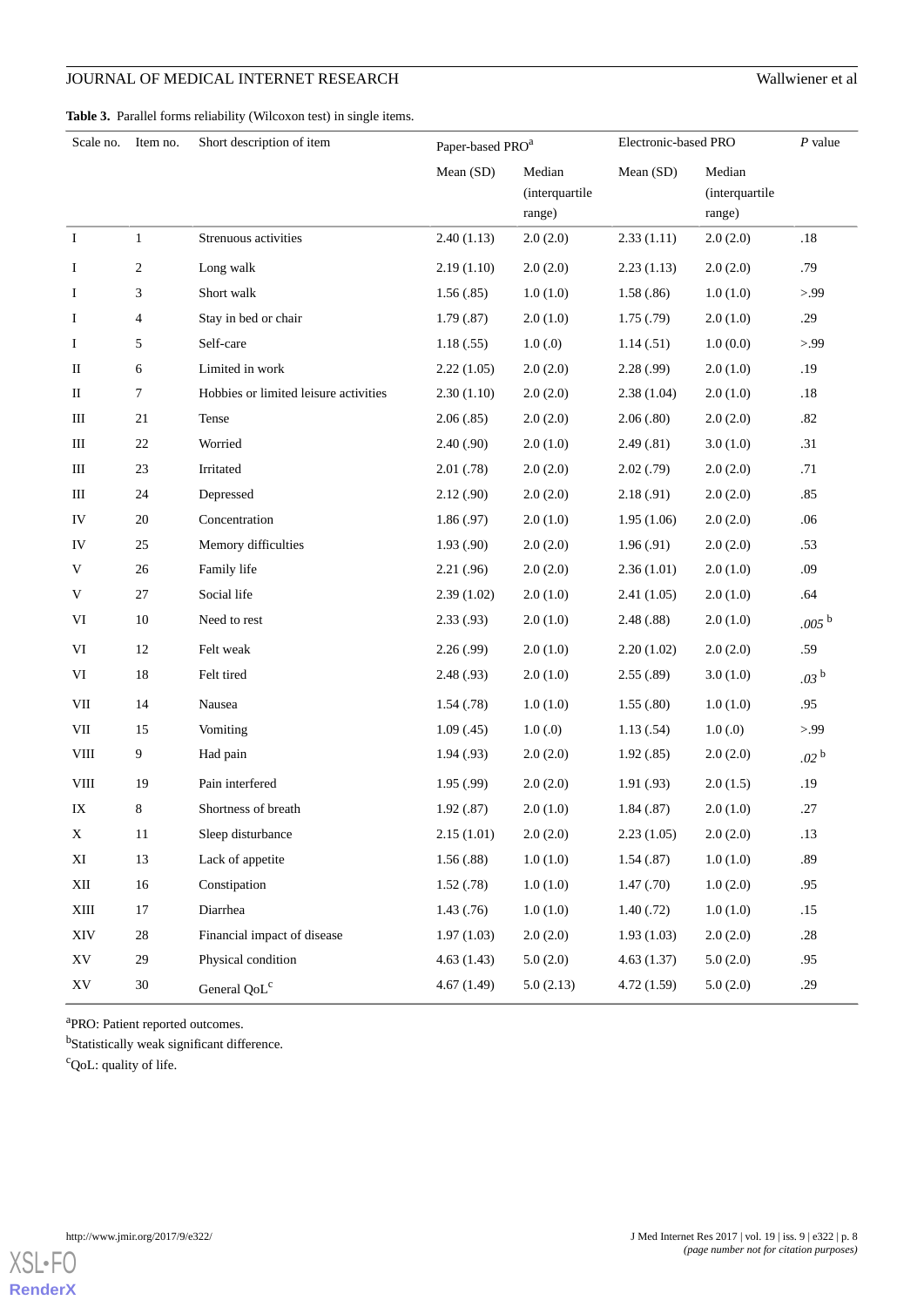<span id="page-8-0"></span>**Table 4.** Parallel forms reliability (Wilcoxon test) for scoring values in the function and symptom scales.

| Scale                                                                                   | Number of                       | Paper-based PRO <sup>a</sup> |                                    | Electronic-based PRO |                                            | $P$ value        |
|-----------------------------------------------------------------------------------------|---------------------------------|------------------------------|------------------------------------|----------------------|--------------------------------------------|------------------|
|                                                                                         | questions<br>(items)<br>QLQ-C30 | Mean (SD)                    | Median<br>(interquartile<br>range) | Mean (SD)            | Median<br><i>(interquartile)</i><br>range) |                  |
| <b>Functional scales</b>                                                                |                                 |                              |                                    |                      |                                            |                  |
| Physical resilience <sup><math>a</math></sup> (I)                                       | $5(1-5)$                        | 73.14 (24.83)                | 80.0 (33.3)                        | 73.89 (23.65)        | 80.0(33.3)                                 | .08              |
| Resilience at work and during leisure<br>time activities <sup><math>a</math></sup> (II) | $2(6-7)$                        | 57.92 (34.61)                | 66.67 (50)                         | 55.77 (32.41)        | 66.67(50)                                  | .59              |
| Emotional resilience <sup>a</sup> (III)                                                 | $4(21-24)$                      | 61.53(23.95)                 | 66.67 (41.67)                      | 60.88 (23.22)        | 58.33 (33.34)                              | .53              |
| Cognitive resilience <sup><math>a</math></sup> (IV)                                     | $2(20-25)$                      | 70.18 (26.00)                | 66.67(50)                          | 68.67 (27.67)        | 66.67(50)                                  | .12              |
| Social resilience <sup>a</sup> (V)                                                      | 2(26,27)                        | 56.93 (30.46)                | 66.67(50)                          | 54.23 (32.58)        | 66.67 (50)                                 | .12              |
| <b>Symptom scales</b>                                                                   |                                 |                              |                                    |                      |                                            |                  |
| Tiredness (VI)                                                                          | 3(10,12,18)                     | 45.21 (28.41)                | 33.33 (36.11)                      | 45.10 (28.08)        | 33.33 (44.44)                              | .05 <sup>b</sup> |
| Nausea or vomiting (VII)                                                                | 2(14,15)                        | 10.42(18.13)                 | .0(1.47)                           | 11.52 (19.80)        | .0(3.19)                                   | .28              |
| Pain (VIII)                                                                             | 2(9,19)                         | 31.25 (30.46)                | 33.33 (50.0)                       | 29.34 (26.65)        | 33.33 (50.0)                               | .35              |
| Shortness of breath (IX)                                                                | 1(8)                            | 30.58 (29.06)                | 33.33 (33.33)                      | 28.00 (29.10)        | 33.33 (33.33)                              | .70              |
| Sleep disturbance $(X)$                                                                 | 1(11)                           | 38.45 (33.64)                | 33.33 (66.67)                      | 41.06 (34.84)        | 33.33 (66.67)                              | .71              |
| Lack of appetite (XI)                                                                   | 1(13)                           | 18.65(29.18)                 | .0(33.33)                          | 18.14 (29.04)        | .0(33.3)                                   | .72              |
| Constipation (XII)                                                                      | 1(16)                           | 17.31 (25.87)                | .0(33.33)                          | 15.69 (23.37)        | .0(33.33)                                  | .47              |
| Diarrhea (XIII)                                                                         | 1(17)                           | 14.22(25.41)                 | .0(33.33)                          | 13.27 (23.96)        | .0(33.33)                                  | .19              |
| Financial impact of disease (XIV)                                                       | 1(28)                           | 32.19 (34.33)                | 33.33 (66.67)                      | 31.05 (34.40)        | 33.33 (66.67)                              | .20              |
| Overall state of health <sup>a</sup> $(XV)$                                             | 2(29,30)                        | 60.78 (23.75)                | 66.67 (41.67)                      | 61.30 (23.82)        | 66.67 (33.33)                              | .52              |

<sup>a</sup>Items are scaled from worst to best, with high scores representing a good QoL profile.

<sup>b</sup>Statistically weak significant difference.

#### **Test of Internal Consistency**

[Table 5](#page-9-0) shows the Spearman rho correlation values and agreement rates, which were obtained for every question of the EORTC QLQ-C30 questionnaire. In all 30 questions, a high correlation (>.7) was found between paper-based PRO and e-PRO. In 23 questions, the correlation levels was >.85, and in 1 question, we found a maximal correlation of 1.0. In all 30 correlated questions, agreement rates fluctuated between 66.6% and 100%.

[Table 6](#page-10-0) shows the results of internal consistency testing for the function and the symptom scales of the EORTC between

paper-based PRO and e-PRO. There were high correlations in the response behavior  $(> 0.7)$  in all 5 functional scales, all 9 symptom scales, and the overall state of health. Statistically high significant correlations (>.9) between paper-based PRO and e-PRO was found in all 5 functional scales by focalizing interitem correlation (Pearson correlation). The rank correlation in all functional scales was also high, as Kendall tau coefficient ranged between .79 and .92. In the overall state of health, the correlation was .88 (Pearson correlation) and .77 (Kendall tau). In the symptom scales, the consistency rates were between .80 (*shortness of breath*) and .96 (*lack of appetite*) in relation to interitem correlation, together with rates between .71 (*shortness of breath*) and .93 (*diarrhea*) with regard to rank correlation.

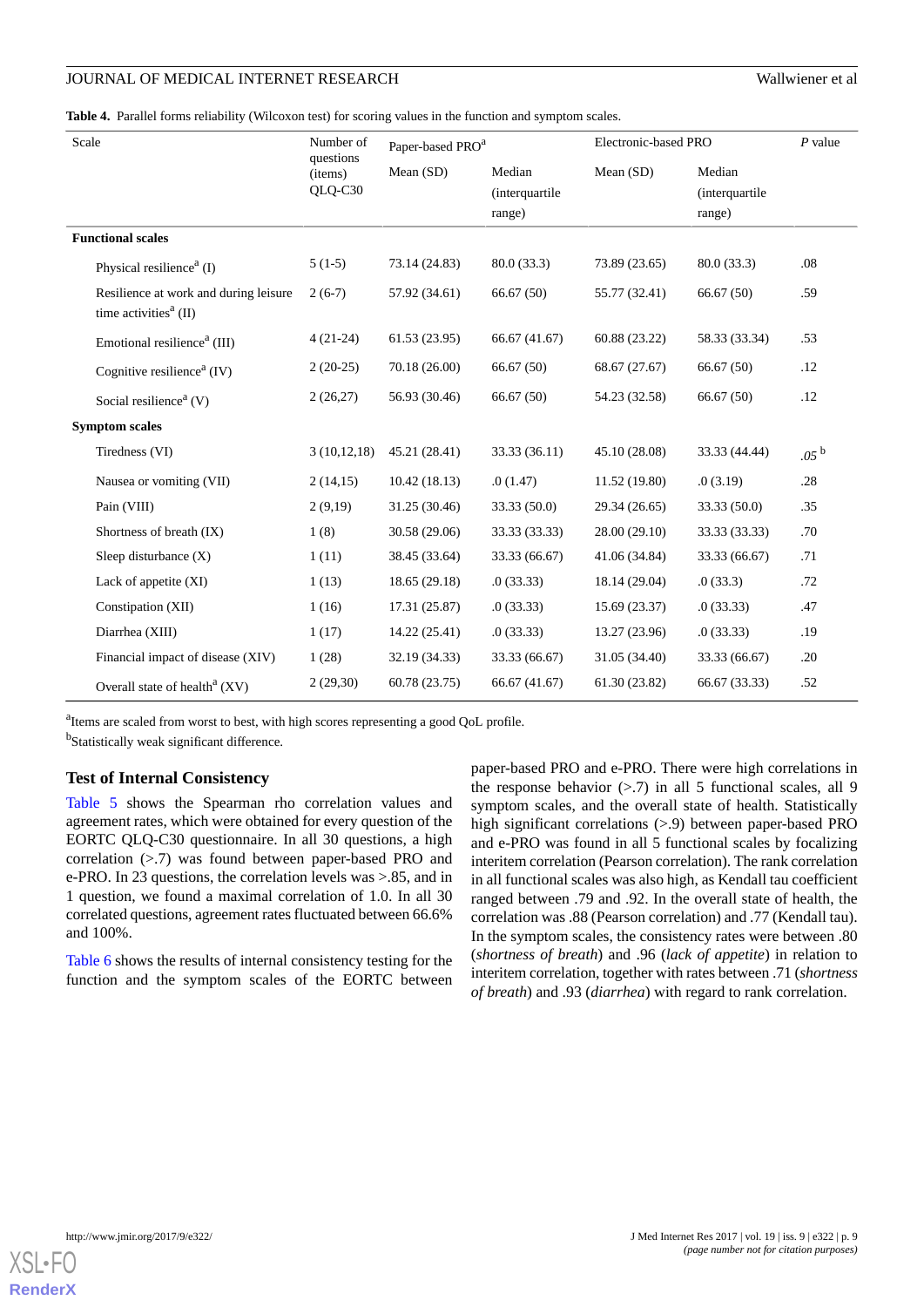<span id="page-9-0"></span>Table 5. Test of internal consistency in single items: results of correlation (Spearman rho) and agreement analysis.

| Scale no.     | Item no.       | Short description of items            | Spearman rho | $P$ value of Spearman rho <sup>b</sup> | Agreement (%) |
|---------------|----------------|---------------------------------------|--------------|----------------------------------------|---------------|
| $\rm I$       | $\mathbf{1}$   | Strenuous activities                  | .932         | $< 001$                                | 81.4          |
| Ι             | $\mathbf{2}$   | Long walk                             | .949         | < .001                                 | 86.6          |
| I             | 3              | Short walk                            | .930         | < 0.001                                | 91.8          |
| $\rm I$       | $\overline{4}$ | Stay in bed or chair                  | .848         | < .001                                 | 84.1          |
| I             | 5              | Self-care                             | .999         | < 0.001                                | 97.4          |
| П             | 6              | Limited in work                       | .863         | < .001                                 | 76.8          |
| П             | $\tau$         | Hobbies or limited leisure activities | .867         | < 0.001                                | 81.8          |
| Ш             | 21             | Tense                                 | .936         | < 0.001                                | 74.3          |
| Ш             | 22             | Worried                               | .846         | < .001                                 | 80.6          |
| Ш             | 23             | Irritated                             | .945         | < 0.001                                | 90.2          |
| Ш             | 24             | Depressed                             | .812         | < 0.001                                | 77.2          |
| IV            | 20             | Concentration                         | .900         | < .001                                 | 79.5          |
| IV            | 25             | Memory difficulties                   | .936         | < 0.001                                | 86.2          |
| V             | 26             | Family life                           | .876         | < .001                                 | 75.3          |
| V             | 27             | Social life                           | .891         | < 0.001                                | 78.9          |
| VI            | 10             | Need to rest                          | .860         | < 0.001                                | 78.2          |
| VI            | 12             | Felt weak                             | .878         | < .001                                 | 85.3          |
| VI            | 18             | Felt tired                            | .829         | < 0.001                                | 78.8          |
| VII           | 14             | Nausea                                | .924         | $< 001$                                | 89.4          |
| VII           | 15             | Vomiting                              | 1.00         | < 0.001                                | 100           |
| VIII          | 9              | Had pain                              | .774         | < 0.001                                | 78.9          |
| $_{\rm VIII}$ | 19             | Pain interfered                       | .895         | < .001                                 | 81.0          |
| IX            | 8              | Shortness of breath                   | .792         | < 0.001                                | 77.3          |
| X             | 11             | Sleep disturbance                     | .909         | $< 001$                                | 81.9          |
| ΧI            | 13             | Lack of appetite                      | .947         | < 0.001                                | 92.4          |
| XII           | 16             | Constipation                          | .899         | < 0.001                                | 66.6          |
| XIII          | 17             | Diarrhea                              | .965         | < .001                                 | 94.0          |
| XIV           | 28             | Financial impact of disease           | .922         | < 0.001                                | 85.8          |
| XV            | 29             | Physical condition                    | .830         | $<\!\!.001$                            | $70.0\,$      |
| XV            | 30             | General QoL <sup>a</sup>              | .863         | < .001                                 | 65.0          |

<sup>a</sup>QoL: quality of life.

<sup>b</sup>statistically high significant correlations.

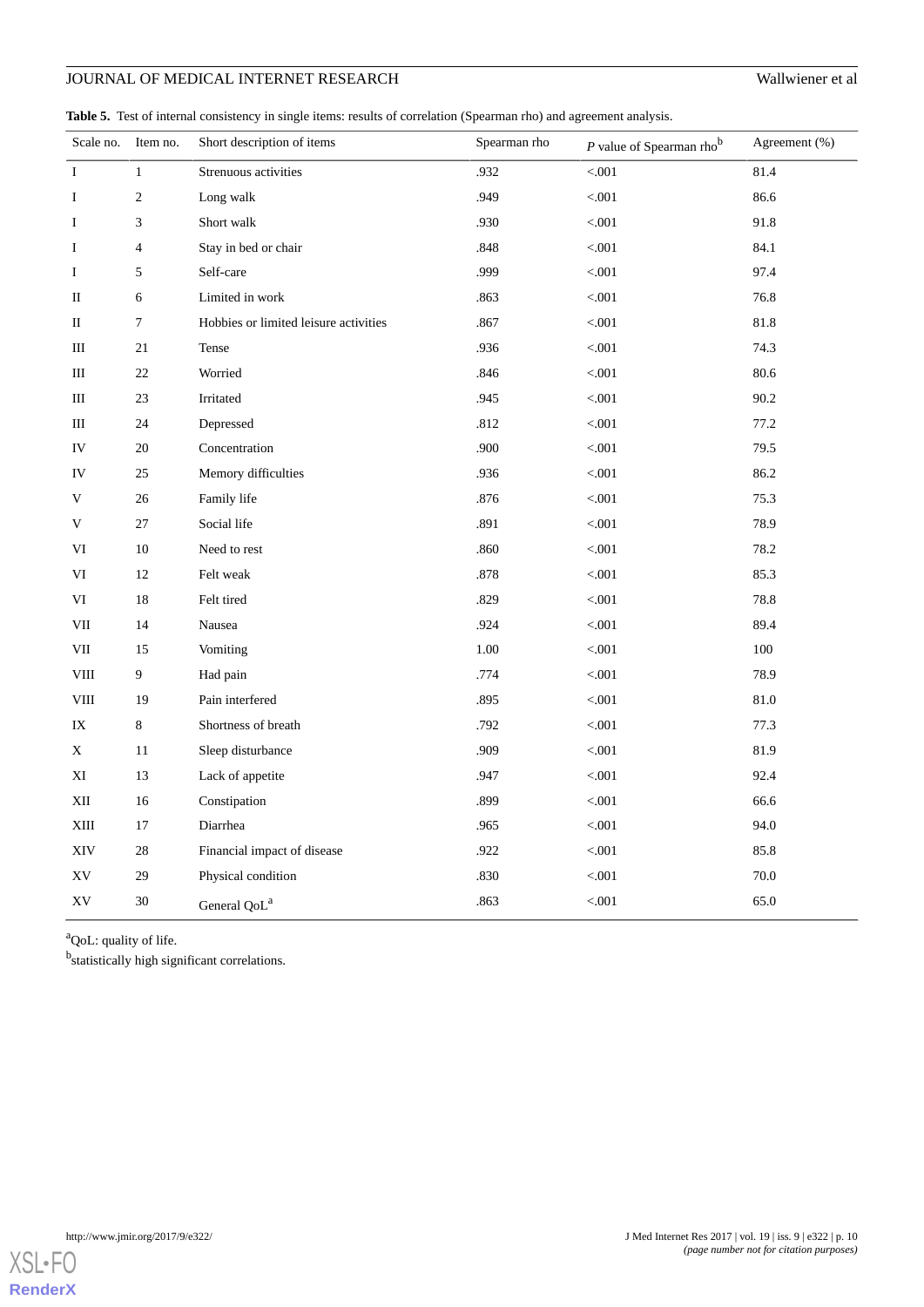<span id="page-10-0"></span>Table 6. Test of internal consistency in the function scales and symptom scales: results of Pearson correlation and Kendall tau analyses.

| Scale                 |                                                       | Pearson correlation (95% CI) | $P$ value <sup>a</sup> | Kendall tau | $P$ value <sup><math>a</math></sup> |
|-----------------------|-------------------------------------------------------|------------------------------|------------------------|-------------|-------------------------------------|
|                       | <b>Functional scales</b>                              |                              |                        |             |                                     |
|                       | Physical resilience                                   | .979 (.966-.987)             | < 0.001                | .918        | < 0.001                             |
|                       | Resilience at work and during leisure time activities | $.900(.851-.933)$            | < 0.001                | .795        | < 0.001                             |
|                       | Emotional resilience                                  | .941 (.906-.963)             | < 0.001                | .848        | < 0.001                             |
|                       | Cognitive resilience                                  | .914 (.865-.945)             | < 0.001                | .866        | < 0.001                             |
|                       | Social resilience                                     | .921 (.874-.950)             | < 0.001                | .819        | < 0.001                             |
| <b>Symptom scales</b> |                                                       |                              |                        |             |                                     |
|                       | <b>Tiredness</b>                                      | .948 (.916-.968)             | < 0.001                | .851        | < 0.001                             |
|                       | Nausea or vomiting                                    | .956 (.928-.973)             | < 0.01                 | .873        | < 0.001                             |
|                       | Pain                                                  | .907 (.852-.942)             | < 0.001                | .819        | < 0.001                             |
|                       | Shortness of breath                                   | .798 (.712-.860)             | < 0.001                | .710        | < 0.001                             |
|                       | Sleep disturbance                                     | .921 (.874-.951)             | < 0.001                | .810        | < 0.001                             |
|                       | Lack of appetite                                      | .959 (.933-.974)             | < 0.001                | .916        | < 0.001                             |
|                       | Constipation                                          | .869 (.793-.917)             | < 0.001                | .828        | < 0.001                             |
|                       | Diarrhea                                              | .953 (.931-.968)             | < 0.001                | .928        | < 0.001                             |
|                       | Financial impact of disease                           | .919 (.872-.949)             | < 0.001                | .863        | < 0.001                             |
|                       | Overall state of health                               | .878 (.823-.916)             | < 0.001                | .769        | < 0.001                             |

<sup>a</sup>Statistically high significant correlations.

# *Discussion*

#### **Principal Findings**

In both dimensions of reliability (parallel forms reliability and internal consistency), we found high correlations with only few differences in the patient's response behavior between paper-based PRO and e-PRO in the EORTC QLQ-C30 questionnaire. In the test of parallel forms reliability, we found statistically significant differences in only 3 of 30 questions. By focalizing the function scales and the symptom scales, there was only one statistically significant difference between the patient's answers in both procedures. In the dimension of consistency, there were high correlation and agreement rates in all items and scales. Due to only few differences and high correlations in almost all single items and scales, the PiiA tool's e-PRO version of EORTC QLQ-C30 seems to be reliable for HRQoL measurement in patients with metastatic and adjuvant breast cancer. Due to the results, we cannot expect that the future use of the PiiA tool in the same patient group will show significant differences between paper-based PRO and e-PRO version of QLQ-C30, or that patient' response behavior will be significantly influenced by the survey tool after transition to electronic-based patient surveys. Therefore, the tool is suitable for ascertaining HRQoL in patients with metastatic or adjuvant breast cancer.

#### **Comparison With Prior Work**

Although e-PRO applications are on the rise, paper-based surveys of PRO still predominate clinical research, as there is a lack of reliable electronically validated questionnaires. One of the most used questionnaires for the measurement of HRQoL,

 $XS$  $\cdot$ FC **[RenderX](http://www.renderx.com/)** especially in patients with breast cancer, is the EORTC QLQ-C30, with reliable paper-based format in many languages but without reliable electronic-based version in German. Electronic-based utilization of EORTC QLQ-C30 and other PRO without verification of reliability could endanger significance of e-PRO surveys, wherefore corresponding analysis in relation to differences and correlations between the paper-based vision of EORTC QLQ-C30 and newly developed online tools is of great importance. It can be assumed that several aspects (ie, sociodemographics, technical skills, health condition, and maybe design specifics of the e-PRO tool) influence the patient's willingness to use e-PRO and their response behavior, which underlines the necessity of reliability analyses [\[41](#page-13-11),[42\]](#page-13-16).

#### **Limitations**

However, there were some limitations in the study design and the methodological implementation, which could possibly reduce data's validity. In 3 questions of the test of parallel forms reliability, we found several missing values that could be because of the length of the survey. The patients were surveyed while they were receiving chemotherapy intervention, and they were not permitted to take the questionnaire home to complete it. Obviously, the length of the questionnaire had an effect on the patients' concentration, as missing values were found especially in the second response run of the EORTC questionnaire. Possibly, the burden of therapy was potentially affecting the ability of some patients to fill both paper- and tablet-based questionnaires during an outpatient visit. Missing values were found particularly in the questions "need to rest" and "felt tired," which were potentiated unfavorable to the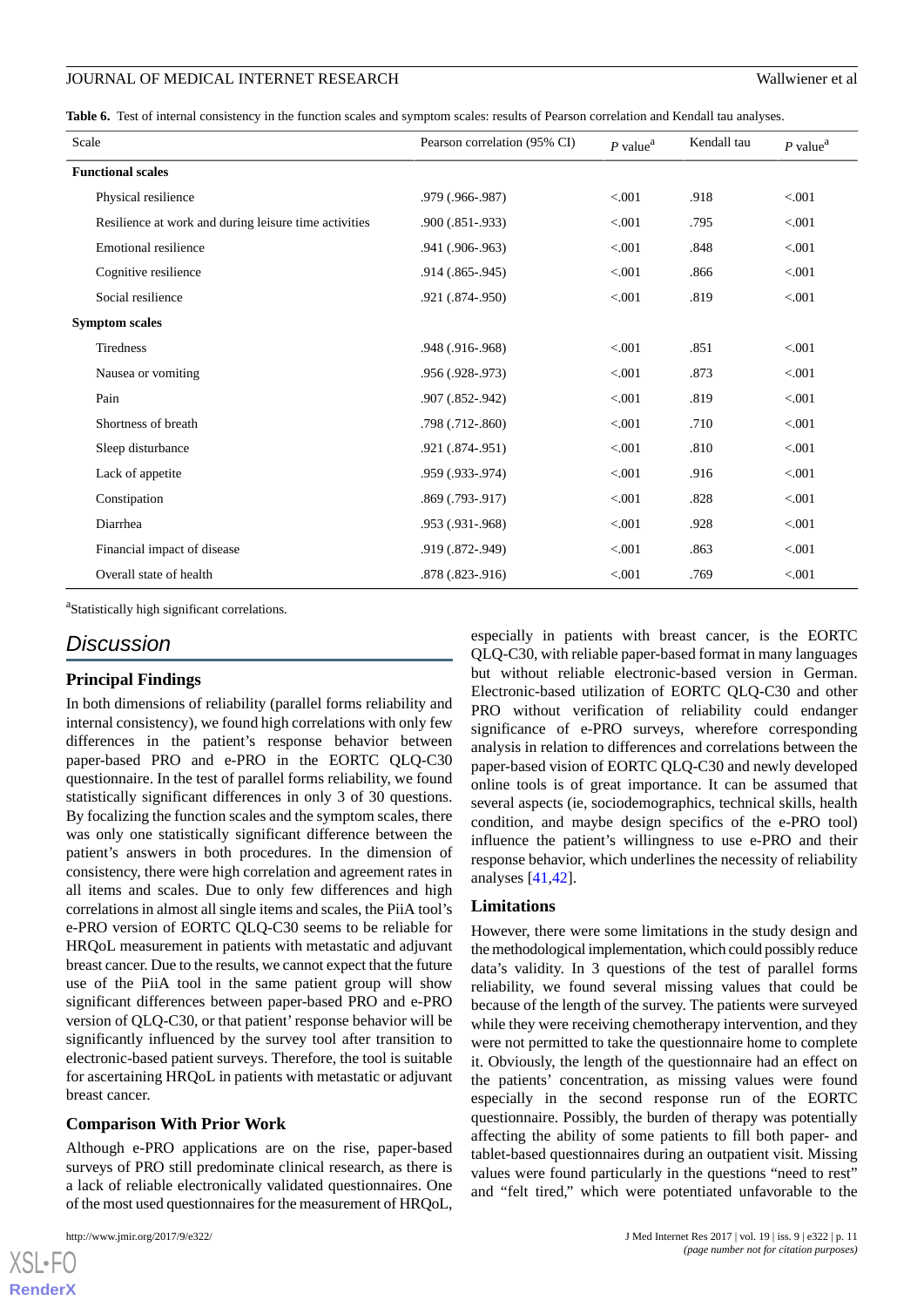dimension "tiredness" in the dimension of parallel forms reliability. In addition, the tumor stage, extent of metastasis, and the administered therapy were beyond the scope of study. Furthermore, psycho-oncological information was not collected, although psycho-oncological distress is a commonly associated burden that could potentially influence the willingness to use e-PRO and therefore e-PRO's reliability [\[42](#page-13-16),[52\]](#page-14-4). It was not possible to determine whether the state of health was lower and the psychological distress was higher in those patients who could not be motivated to participate in the study compared with those who could be included, wherefore a selection bias was in place. Therefore, it is not possible to assess conclusively whether the e-PRO version is reliable for all patients with metastatic and adjuvant breast cancer or only for those with substantiated willingness. It must also be ensured that the proven reliability for the mentioned patient group applies only to the electronic-based version of the EORTC QLQ-C30 questionnaire but not to the PiiA tool per se.

#### **Strengths of the Study**

The EORTC QLQ-C30 questionnaire has been used worldwide [[45\]](#page-13-13), but only with reliable paper-based versions, whereas e-PRO has become much more prevalent (and "user-friendly") [[46\]](#page-13-14). It is one of the strengths of this study that a new tool for e-PRO measurement was developed and analyzed regarding reliability in patients with breast cancer, while other studies often assign paper-based versions into a tablet-based format without verification of reliability. Reliability was ascertained

in a multidimensional way, as parallel forms reliability (Wilcoxon test) and internal consistency (by focalizing Spearman rho, agreement rates, Pearson correlation and Kendall tau) were calculated. Our data show that patients with both the adjuvant and metastatic breast cancer are able to use e-PRO, as the PiiA tool was reliable in both patient groups. However, willingness to use e-PRO in patients with metastatic and adjuvant breast cancer is dependent on technical exposition [[42\]](#page-13-16). The results of the study can improve the quality of e-PRO measurements, as they seem to be generalizable, and the PiiA application of EORTC QLQ-C30 can be used for reliable e-based measurement of HRQoL in other studies and clinical routine. The tool is reliable in female patients with breast cancer, as hurdles for e-PRO could be found especially in metastatic patients [[42\]](#page-13-16).

#### **Conclusions**

Electronic-based PRO is constantly being adopted in clinical research and clinical routine, which underlines the necessity of reliable questionnaires. The evaluated PiiA's version of the EORTC QLQ-C30 is reliable for patients with breast cancer in adjuvant or metastatic setting because high correlation was found in almost all questions (and in many scales). Thus, we conclude equality between the validated p-PRO assessment and the used e-PRO tool. However, the reliability in other prospective trials should also be analyzed to ensure the reliable usability in all patient groups.

#### **Conflicts of Interest**

PG has received honoraria from Novartis and financial support for symposia from Novartis, Roche, and PharmaMar. The other authors declare that they have no conflict of interest.

# **Multimedia Appendix 1**

<span id="page-11-0"></span>CONSORT-EHEALTH checklist (v1.6.1).

[[PDF File \(Adobe PDF File\), 1MB](https://jmir.org/api/download?alt_name=jmir_v19i9e322_app1.pdf&filename=50d5239da16cbe99cf153480b67296f0.pdf)-[Multimedia Appendix 1\]](https://jmir.org/api/download?alt_name=jmir_v19i9e322_app1.pdf&filename=50d5239da16cbe99cf153480b67296f0.pdf)

#### <span id="page-11-1"></span>**References**

- 1. Krebsdaten. 2016. Bericht zum krebsgeschehen in Deutschland 2016 URL: [http://www.krebsdaten.de/Krebs/DE/Content/](http://www.krebsdaten.de/Krebs/DE/Content/Publikationen/Krebsgeschehen/Krebsgeschehen_download.pdf?__blob=publicationFile) [Publikationen/Krebsgeschehen/Krebsgeschehen\\_download.pdf?\\_\\_blob=publicationFile](http://www.krebsdaten.de/Krebs/DE/Content/Publikationen/Krebsgeschehen/Krebsgeschehen_download.pdf?__blob=publicationFile) [accessed 2017-08-28] [\[WebCite](http://www.webcitation.org/

                                6t3CWhJes) [Cache ID 6t3CWhJes](http://www.webcitation.org/

                                6t3CWhJes)]
- 2. Verma S, Miles D, Gianni L, Krop IE, Welslau M, Baselga J, et al. Trastuzumab emtansine for HER2-positive advanced breast cancer. N Engl J Med 2012 Nov 08;367(19):1783-1791 [\[FREE Full text\]](http://europepmc.org/abstract/MED/23020162) [doi: [10.1056/NEJMoa1209124\]](http://dx.doi.org/10.1056/NEJMoa1209124) [Medline: [23020162](http://www.ncbi.nlm.nih.gov/entrez/query.fcgi?cmd=Retrieve&db=PubMed&list_uids=23020162&dopt=Abstract)]
- 3. Baselga J, Cortés J, Kim S, Im S, Hegg R, Im Y, et al. Pertuzumab plus trastuzumab plus docetaxel for metastatic breast cancer. N Engl J Med 2012 Jan 12;366(2):109-119. [doi: [10.1056/NEJMoa1113216\]](http://dx.doi.org/10.1056/NEJMoa1113216) [Medline: [22149875](http://www.ncbi.nlm.nih.gov/entrez/query.fcgi?cmd=Retrieve&db=PubMed&list_uids=22149875&dopt=Abstract)]
- 4. Baselga J, Campone M, Piccart M, Burris HA, Rugo HS, Sahmoud T, et al. Everolimus in postmenopausal hormone-receptor-positive advanced breast cancer. N Engl J Med 2012 Feb 09;366(6):520-529. [doi: [10.1056/NEJMoa1109653](http://dx.doi.org/10.1056/NEJMoa1109653)] [Medline: [22149876](http://www.ncbi.nlm.nih.gov/entrez/query.fcgi?cmd=Retrieve&db=PubMed&list_uids=22149876&dopt=Abstract)]
- 5. Hortobagyi GN, Stemmer SM, Burris HA, Yap Y, Sonke GS, Paluch-Shimon S, et al. Ribociclib as first-line therapy for HR-positive, advanced breast cancer. N Engl J Med 2016 Dec 03;375(18):1738-1748. [doi: [10.1056/NEJMoa1609709](http://dx.doi.org/10.1056/NEJMoa1609709)] [Medline: [27717303](http://www.ncbi.nlm.nih.gov/entrez/query.fcgi?cmd=Retrieve&db=PubMed&list_uids=27717303&dopt=Abstract)]
- 6. Finn RS, Crown JP, Lang I, Boer K, Bondarenko IM, Kulyk SO, et al. The cyclin-dependent kinase 4/6 inhibitor palbociclib in combination with letrozole versus letrozole alone as first-line treatment of oestrogen receptor-positive, HER2-negative, advanced breast cancer (PALOMA-1/TRIO-18): a randomised phase 2 study. Lancet Oncol 2015 Jan;16(1):25-35. [doi: [10.1016/S1470-2045\(14\)71159-3\]](http://dx.doi.org/10.1016/S1470-2045(14)71159-3) [Medline: [25524798](http://www.ncbi.nlm.nih.gov/entrez/query.fcgi?cmd=Retrieve&db=PubMed&list_uids=25524798&dopt=Abstract)]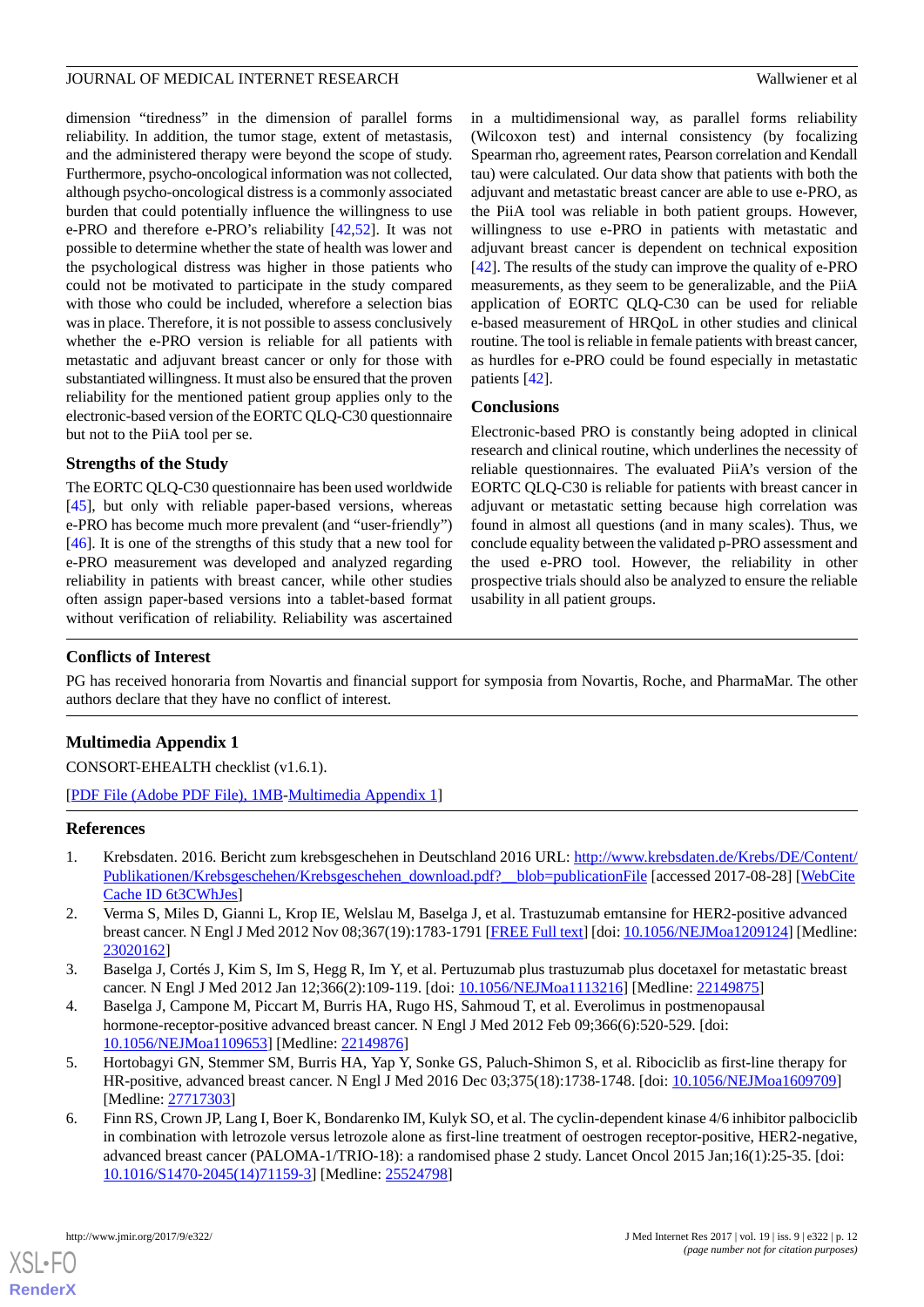- <span id="page-12-0"></span>7. Finn RS, Martin M, Rugo HS, Jones S, Im S, Gelmon K, et al. Palbociclib and letrozole in advanced breast cancer. N Engl J Med 2016 Dec 17;375(20):1925-1936. [doi: [10.1056/NEJMoa1607303\]](http://dx.doi.org/10.1056/NEJMoa1607303) [Medline: [27959613](http://www.ncbi.nlm.nih.gov/entrez/query.fcgi?cmd=Retrieve&db=PubMed&list_uids=27959613&dopt=Abstract)]
- <span id="page-12-1"></span>8. Dufresne A, Pivot X, Tournigand C, Facchini T, Altweegg T, Chaigneau L, et al. Impact of chemotherapy beyond the first line in patients with metastatic breast cancer. Breast Cancer Res Treat 2008 Jan;107(2):275-279. [doi: [10.1007/s10549-007-9550-7\]](http://dx.doi.org/10.1007/s10549-007-9550-7) [Medline: [17380382](http://www.ncbi.nlm.nih.gov/entrez/query.fcgi?cmd=Retrieve&db=PubMed&list_uids=17380382&dopt=Abstract)]
- <span id="page-12-3"></span><span id="page-12-2"></span>9. Kucharczyk MJ, Parpia S, Walker-Dilks C, Banfield L, Swaminath A. Ablative therapies in metastatic breast cancer: a systematic review. Breast Cancer Res Treat 2017 Jul;164(1):13-25. [doi: [10.1007/s10549-017-4228-2\]](http://dx.doi.org/10.1007/s10549-017-4228-2) [Medline: [28401364\]](http://www.ncbi.nlm.nih.gov/entrez/query.fcgi?cmd=Retrieve&db=PubMed&list_uids=28401364&dopt=Abstract)
- <span id="page-12-4"></span>10. Kassam F, Enright K, Dent R, Dranitsaris G, Myers J, Flynn C, et al. Survival outcomes for patients with metastatic triple-negative breast cancer: implications for clinical practice and trial design. Clin Breast Cancer 2009 Feb;9(1):29-33. [doi: [10.3816/CBC.2009.n.005\]](http://dx.doi.org/10.3816/CBC.2009.n.005) [Medline: [19299237](http://www.ncbi.nlm.nih.gov/entrez/query.fcgi?cmd=Retrieve&db=PubMed&list_uids=19299237&dopt=Abstract)]
- <span id="page-12-5"></span>11. Savci-Heijink CD, Halfwerk H, Hooijer GK, Horlings HM, Wesseling J, van de Vijver MJ. Retrospective analysis of metastatic behaviour of breast cancer subtypes. Breast Cancer Res Treat 2015 Apr;150(3):547-557 [[FREE Full text](http://europepmc.org/abstract/MED/25820592)] [doi: [10.1007/s10549-015-3352-0\]](http://dx.doi.org/10.1007/s10549-015-3352-0) [Medline: [25820592](http://www.ncbi.nlm.nih.gov/entrez/query.fcgi?cmd=Retrieve&db=PubMed&list_uids=25820592&dopt=Abstract)]
- <span id="page-12-6"></span>12. Wintner LM, Giesinger JM, Zabernigg A, Sztankay M, Meraner V, Pall G, et al. Quality of life during chemotherapy in lung cancer patients: results across different treatment lines. Br J Cancer 2013 Oct 29;109(9):2301-2308 [\[FREE Full text](http://dx.doi.org/10.1038/bjc.2013.585)] [doi: [10.1038/bjc.2013.585](http://dx.doi.org/10.1038/bjc.2013.585)] [Medline: [24091620](http://www.ncbi.nlm.nih.gov/entrez/query.fcgi?cmd=Retrieve&db=PubMed&list_uids=24091620&dopt=Abstract)]
- <span id="page-12-7"></span>13. Trautmann F, Hentschel L, Hornemann B, Rentsch A, Baumann M, Ehninger G, et al. Electronic real-time assessment of patient-reported outcomes in routine care-first findings and experiences from the implementation in a comprehensive cancer center. Support Care Cancer 2016 Jul;24(7):3047-3056. [doi: [10.1007/s00520-016-3127-0](http://dx.doi.org/10.1007/s00520-016-3127-0)] [Medline: [26887586\]](http://www.ncbi.nlm.nih.gov/entrez/query.fcgi?cmd=Retrieve&db=PubMed&list_uids=26887586&dopt=Abstract)
- <span id="page-12-8"></span>14. Goodwin PJ, Ennis M, Bordeleau LJ, Pritchard KI, Trudeau ME, Koo J, et al. Health-related quality of life and psychosocial status in breast cancer prognosis: analysis of multiple variables. J Clin Oncol 2004 Oct 15;22(20):4184-4192. [doi: [10.1200/JCO.2004.12.091](http://dx.doi.org/10.1200/JCO.2004.12.091)] [Medline: [15483029\]](http://www.ncbi.nlm.nih.gov/entrez/query.fcgi?cmd=Retrieve&db=PubMed&list_uids=15483029&dopt=Abstract)
- <span id="page-12-9"></span>15. Awmf. 2012. Interdisziplinaere S3-leitlinie fuer die diagnostik, therapie und nachsorge des mammakarzinoms URL: [http:/](http://www.awmf.org/uploads/tx_szleitlinien/032-045OL_k_S3__Brustkrebs_Mammakarzinom_Diagnostik_Therapie_Nachsorge_2012-07.pdf) [/www.awmf.org/uploads/tx\\_szleitlinien/](http://www.awmf.org/uploads/tx_szleitlinien/032-045OL_k_S3__Brustkrebs_Mammakarzinom_Diagnostik_Therapie_Nachsorge_2012-07.pdf) 032-045OL k S3\_Brustkrebs\_Mammakarzinom\_Diagnostik\_Therapie\_Nachsorge\_2012-07.pdf [accessed 2017-08-28] [[WebCite Cache ID 6t3Ck0VAW\]](http://www.webcitation.org/

                                6t3Ck0VAW)
- <span id="page-12-10"></span>16. WHO. WHOQOL: measuring quality of life URL:<http://www.who.int/healthinfo/survey/whoqol-qualityoflife/en/> [accessed 2017-08-28] [\[WebCite Cache ID 6t3CpL5TX](http://www.webcitation.org/

                                6t3CpL5TX)]
- <span id="page-12-11"></span>17. Ritsner M, Modai I, Endicott J, Rivkin O, Nechamkin Y, Barak P, et al. Differences in quality of life domains and psychopathologic and psychosocial factors in psychiatric patients. J Clin Psychiatry 2000 Nov;61(11):880-9; quiz 890. [Medline: [11105747](http://www.ncbi.nlm.nih.gov/entrez/query.fcgi?cmd=Retrieve&db=PubMed&list_uids=11105747&dopt=Abstract)]
- <span id="page-12-12"></span>18. Cortés J, Baselga J, Im Y, Im S, Pivot X, Ross G, et al. Health-related quality-of-life assessment in CLEOPATRA, a phase III study combining pertuzumab with trastuzumab and docetaxel in metastatic breast cancer. Ann Oncol 2013 Oct;24(10):2630-2635. [doi: [10.1093/annonc/mdt274](http://dx.doi.org/10.1093/annonc/mdt274)] [Medline: [23868905](http://www.ncbi.nlm.nih.gov/entrez/query.fcgi?cmd=Retrieve&db=PubMed&list_uids=23868905&dopt=Abstract)]
- <span id="page-12-13"></span>19. Korpela J, Mali P, Kaljonen A, Salminen E. Quality of life of patients with metastatic breast cancer treated with epirubicin and docetaxel. IJCM 2011;02(03):346-351. [doi: [10.4236/ijcm.2011.23060\]](http://dx.doi.org/10.4236/ijcm.2011.23060)
- <span id="page-12-14"></span>20. Karamouzis MV, Ioannidis G, Rigatos G. Quality of life in metastatic breast cancer patients under chemotherapy or supportive care: a single-institution comparative study. Eur J Cancer Care (Engl) 2007 Sep;16(5):433-438. [doi: [10.1111/j.1365-2354.2006.00771.x\]](http://dx.doi.org/10.1111/j.1365-2354.2006.00771.x) [Medline: [17760930\]](http://www.ncbi.nlm.nih.gov/entrez/query.fcgi?cmd=Retrieve&db=PubMed&list_uids=17760930&dopt=Abstract)
- <span id="page-12-15"></span>21. Raphael J, Verma S. Overall survival (OS) endpoint: an incomplete evaluation of metastatic breast cancer (MBC) treatment outcome. Breast Cancer Res Treat 2015 Apr;150(3):473-478. [doi: [10.1007/s10549-015-3342-2\]](http://dx.doi.org/10.1007/s10549-015-3342-2) [Medline: [25783185\]](http://www.ncbi.nlm.nih.gov/entrez/query.fcgi?cmd=Retrieve&db=PubMed&list_uids=25783185&dopt=Abstract)
- 22. Stefanovic S, Wallwiener M, Karic U, Domschke C, Katic L, Taran F, et al. Patient-reported outcomes (PRO) focused on adverse events (PRO-AEs) in adjuvant and metastatic breast cancer: clinical and translational implications. Support Care Cancer 2017 Feb;25(2):549-558. [doi: [10.1007/s00520-016-3437-2\]](http://dx.doi.org/10.1007/s00520-016-3437-2) [Medline: [27747478\]](http://www.ncbi.nlm.nih.gov/entrez/query.fcgi?cmd=Retrieve&db=PubMed&list_uids=27747478&dopt=Abstract)
- <span id="page-12-16"></span>23. Abernethy AP, Herndon JE, Wheeler JL, Day JM, Hood L, Patwardhan M, et al. Feasibility and acceptability to patients of a longitudinal system for evaluating cancer-related symptoms and quality of life: pilot study of an e/Tablet data-collection system in academic oncology. J Pain Symptom Manage 2009 Jun;37(6):1027-1038. [doi: [10.1016/j.jpainsymman.2008.07.011\]](http://dx.doi.org/10.1016/j.jpainsymman.2008.07.011) [Medline: [19394793](http://www.ncbi.nlm.nih.gov/entrez/query.fcgi?cmd=Retrieve&db=PubMed&list_uids=19394793&dopt=Abstract)]
- <span id="page-12-17"></span>24. Pakhomov SV, Jacobsen SJ, Chute CG, Roger VL. Agreement between patient-reported symptoms and their documentation in the medical record. Am J Manag Care 2008 Aug;14(8):530-539 [[FREE Full text](http://www.ajmc.com/pubMed.php?pii=10634)] [Medline: [18690769](http://www.ncbi.nlm.nih.gov/entrez/query.fcgi?cmd=Retrieve&db=PubMed&list_uids=18690769&dopt=Abstract)]
- 25. Wuerstlein R, Kirkovits T, Drewes C, Schiltz D, Bauerfeind I, Haidinger R, et al. Abstract P2-10-05: eHealth in modern breast cancer treatment: new possibilities in communication between patients, doctors and nursing staff:. Cancer Res 2015 Apr 30;75(9 Supplement):Abstract nr P2-10-05. [doi: [10.1158/1538-7445.SABCS14-P2-10-05](http://dx.doi.org/10.1158/1538-7445.SABCS14-P2-10-05)]
- 26. FDA (Food and Drug Administration). FDA. 2009. Guidance for industry: patient-reported outcome measures; use in medical product development to support labeling claims, Stand URL: [https://www.fda.gov/downloads/Drugs/](https://www.fda.gov/downloads/Drugs/GuidanceComplianceRegulatoryInformation/Guidances/UCM193282.pdf) [GuidanceComplianceRegulatoryInformation/Guidances/UCM193282.pdf](https://www.fda.gov/downloads/Drugs/GuidanceComplianceRegulatoryInformation/Guidances/UCM193282.pdf) [accessed 2017-08-28] [[WebCite Cache ID](http://www.webcitation.org/

                                6t3CzVnjD) [6t3CzVnjD\]](http://www.webcitation.org/

                                6t3CzVnjD)

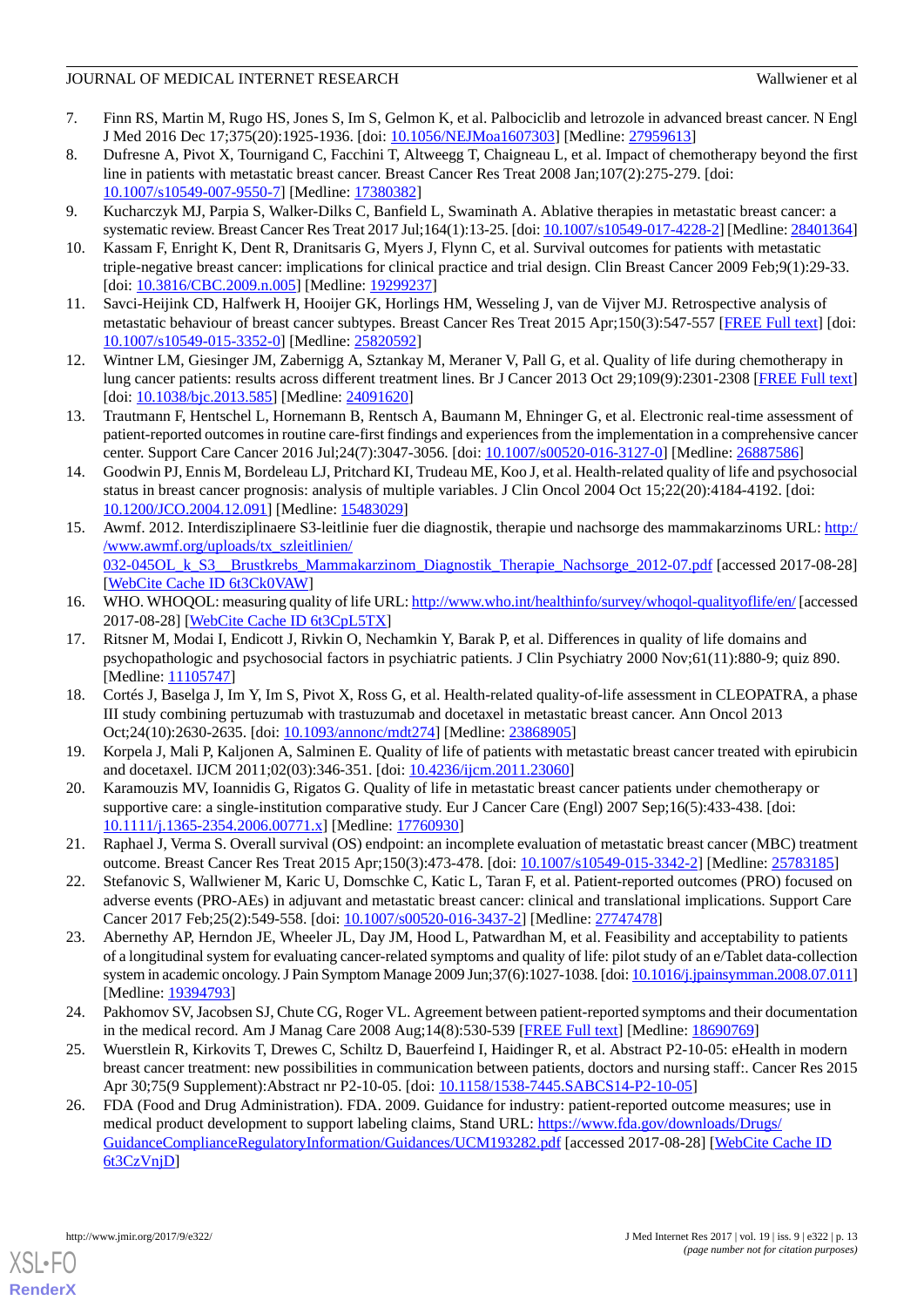- <span id="page-13-0"></span>27. Snyder CF, Jensen RE, Segal JB, Wu AW. Patient-reported outcomes (PROs): putting the patient perspective in patient-centered outcomes research. Med Care 2013 Aug;51(8 Suppl 3):S73-S79 [\[FREE Full text\]](http://europepmc.org/abstract/MED/23774513) [doi: [10.1097/MLR.0b013e31829b1d84](http://dx.doi.org/10.1097/MLR.0b013e31829b1d84)] [Medline: [23774513](http://www.ncbi.nlm.nih.gov/entrez/query.fcgi?cmd=Retrieve&db=PubMed&list_uids=23774513&dopt=Abstract)]
- <span id="page-13-1"></span>28. Bitton A, Onega T, Tosteson AN, Haas JS. Toward a better understanding of patient-reported outcomes in clinical practice. Am J Manag Care 2014 Apr;20(4):281-283 [\[FREE Full text\]](http://www.ajmc.com/pubMed.php?pii=85476) [Medline: [24884859\]](http://www.ncbi.nlm.nih.gov/entrez/query.fcgi?cmd=Retrieve&db=PubMed&list_uids=24884859&dopt=Abstract)
- <span id="page-13-2"></span>29. Valderas JM, Alonso J. Patient reported outcome measures: a model-based classification system for research and clinical practice. Qual Life Res 2008 Nov;17(9):1125-1135. [doi: [10.1007/s11136-008-9396-4](http://dx.doi.org/10.1007/s11136-008-9396-4)] [Medline: [18836850](http://www.ncbi.nlm.nih.gov/entrez/query.fcgi?cmd=Retrieve&db=PubMed&list_uids=18836850&dopt=Abstract)]
- 30. Szende A, Leidy NK, Revicki D. Health-related quality of life and other patient-reported outcomes in the European centralized drug regulatory process: a review of guidance documents and performed authorizations of medicinal products 1995 to 2003. Value Health 2005;8(5):534-548 [\[FREE Full text](https://linkinghub.elsevier.com/retrieve/pii/S1098-3015(10)60413-5)] [doi: [10.1111/j.1524-4733.2005.00051.x](http://dx.doi.org/10.1111/j.1524-4733.2005.00051.x)] [Medline: [16176492](http://www.ncbi.nlm.nih.gov/entrez/query.fcgi?cmd=Retrieve&db=PubMed&list_uids=16176492&dopt=Abstract)]
- 31. Basch E. Patient-reported outcomes in drug safety evaluation. Ann Oncol 2009 Dec;20(12):1905-1906 [\[FREE Full text\]](http://annonc.oxfordjournals.org/cgi/pmidlookup?view=long&pmid=19934250) [doi: [10.1093/annonc/mdp542\]](http://dx.doi.org/10.1093/annonc/mdp542) [Medline: [19934250](http://www.ncbi.nlm.nih.gov/entrez/query.fcgi?cmd=Retrieve&db=PubMed&list_uids=19934250&dopt=Abstract)]
- <span id="page-13-3"></span>32. Basch E, Jia X, Heller G, Barz A, Sit L, Fruscione M, et al. Adverse symptom event reporting by patients vs clinicians: relationships with clinical outcomes. J Natl Cancer Inst 2009 Dec 2;101(23):1624-1632 [[FREE Full text](http://jnci.oxfordjournals.org/cgi/pmidlookup?view=long&pmid=19920223)] [doi: [10.1093/jnci/djp386](http://dx.doi.org/10.1093/jnci/djp386)] [Medline: [19920223](http://www.ncbi.nlm.nih.gov/entrez/query.fcgi?cmd=Retrieve&db=PubMed&list_uids=19920223&dopt=Abstract)]
- <span id="page-13-4"></span>33. Basch E, Goldfarb S. Electronic patient-reported outcomes for collecting sensitive information from patients. J Support Oncol 2009;7(3):98-99. [Medline: [19507457\]](http://www.ncbi.nlm.nih.gov/entrez/query.fcgi?cmd=Retrieve&db=PubMed&list_uids=19507457&dopt=Abstract)
- <span id="page-13-5"></span>34. Basch E. New frontiers in patient-reported outcomes: adverse event reporting, comparative effectiveness, and quality assessment. Annu Rev Med 2014;65:307-317.
- <span id="page-13-6"></span>35. Willke RJ, Burke LB, Erickson P. Measuring treatment impact: a review of patient-reported outcomes and other efficacy endpoints in approved product labels. Control Clin Trials 2004 Dec;25(6):535-552. [doi: [10.1016/j.cct.2004.09.003\]](http://dx.doi.org/10.1016/j.cct.2004.09.003) [Medline: [15588741](http://www.ncbi.nlm.nih.gov/entrez/query.fcgi?cmd=Retrieve&db=PubMed&list_uids=15588741&dopt=Abstract)]
- <span id="page-13-7"></span>36. Velikova G, Booth L, Smith AB, Brown PM, Lynch P, Brown JM, et al. Measuring quality of life in routine oncology practice improves communication and patient well-being: a randomized controlled trial. J Clin Oncol 2004 Feb 15;22(4):714-724 [[FREE Full text](http://jco.ascopubs.org/cgi/pmidlookup?view=long&pmid=14966096)] [doi: [10.1200/JCO.2004.06.078](http://dx.doi.org/10.1200/JCO.2004.06.078)] [Medline: [14966096\]](http://www.ncbi.nlm.nih.gov/entrez/query.fcgi?cmd=Retrieve&db=PubMed&list_uids=14966096&dopt=Abstract)
- <span id="page-13-8"></span>37. Wallwiener M, Simoes E, Sokolov AN, Brucker SY, Fasching PA, Graf J. Health-related quality of life in metastatic and adjuvant breast cancer patients. Geburtshilfe Frauenheilkd 2016 Oct;76(10):1065-1073 [\[FREE Full text\]](http://www.thieme-connect.com/DOI/DOI?10.1055/s-0042-113188) [doi: [10.1055/s-0042-113188](http://dx.doi.org/10.1055/s-0042-113188)] [Medline: [27761027](http://www.ncbi.nlm.nih.gov/entrez/query.fcgi?cmd=Retrieve&db=PubMed&list_uids=27761027&dopt=Abstract)]
- <span id="page-13-9"></span>38. Aaronson NK, Ahmedzai S, Bergman B, Bullinger M, Cull A, Duez NJ, et al. The European organization for research and treatment of cancer QLQ-C30: a quality-of-life instrument for use in international clinical trials in oncology. J Natl Cancer Inst 1993 Mar 3;85(5):365-376. [Medline: [8433390](http://www.ncbi.nlm.nih.gov/entrez/query.fcgi?cmd=Retrieve&db=PubMed&list_uids=8433390&dopt=Abstract)]
- <span id="page-13-10"></span>39. Basch E, Iasonos A, Barz A, Culkin A, Kris MG, Artz D, et al. Long-term toxicity monitoring via electronic patient-reported outcomes in patients receiving chemotherapy. J Clin Oncol 2007 Dec 01;25(34):5374-5380. [doi: [10.1200/JCO.2007.11.2243\]](http://dx.doi.org/10.1200/JCO.2007.11.2243) [Medline: [18048818](http://www.ncbi.nlm.nih.gov/entrez/query.fcgi?cmd=Retrieve&db=PubMed&list_uids=18048818&dopt=Abstract)]
- <span id="page-13-11"></span>40. Judson TJ, Bennett AV, Rogak LJ, Sit L, Barz A, Kris MG, et al. Feasibility of long-term patient self-reporting of toxicities from home via the internet during routine chemotherapy. J Clin Oncol 2013 Jul 10;31(20):2580-2585 [\[FREE Full text\]](http://jco.ascopubs.org/cgi/pmidlookup?view=long&pmid=23733753) [doi: [10.1200/JCO.2012.47.6804](http://dx.doi.org/10.1200/JCO.2012.47.6804)] [Medline: [23733753](http://www.ncbi.nlm.nih.gov/entrez/query.fcgi?cmd=Retrieve&db=PubMed&list_uids=23733753&dopt=Abstract)]
- <span id="page-13-16"></span>41. Graf J, Simoes E, Wißlicen K, Rava L, Walter CB, Hartkopf A, et al. Willingness of patients with breast cancer in the adjuvant and metastatic setting to use electronic surveys (ePRO) depends on sociodemographic factors, health-related quality of life, disease status and computer skills. Geburtshilfe Frauenheilkd 2016 May;76(5):535-541 [[FREE Full text](http://www.thieme-connect.com/DOI/DOI?10.1055/s-0042-105872)] [doi: [10.1055/s-0042-105872\]](http://dx.doi.org/10.1055/s-0042-105872) [Medline: [27239062\]](http://www.ncbi.nlm.nih.gov/entrez/query.fcgi?cmd=Retrieve&db=PubMed&list_uids=27239062&dopt=Abstract)
- <span id="page-13-12"></span>42. Hartkopf AD, Graf J, Simoes E, Keilmann L, Sickenberger N, Gass P, et al. Electronic-based patient-reported outcomes: willingness, needs, and barriers in adjuvant and metastatic breast cancer patients. JMIR Cancer 2017 Aug 07;3(2):e11 [[FREE Full text](http://cancer.jmir.org/2017/2/e11/)] [doi: [10.2196/cancer.6996\]](http://dx.doi.org/10.2196/cancer.6996) [Medline: [28784595\]](http://www.ncbi.nlm.nih.gov/entrez/query.fcgi?cmd=Retrieve&db=PubMed&list_uids=28784595&dopt=Abstract)
- <span id="page-13-13"></span>43. Barentsz MW, Wessels H, van Diest PJ, Pijnappel RM, Haaring C, van der Pol CC, et al. Tablet, web-based, or paper questionnaires for measuring anxiety in patients suspected of breast cancer: patients' preferences and quality of collected data. J Med Internet Res 2014;16(10):e239 [[FREE Full text](http://www.jmir.org/2014/10/e239/)] [doi: [10.2196/jmir.3578\]](http://dx.doi.org/10.2196/jmir.3578) [Medline: [25364951](http://www.ncbi.nlm.nih.gov/entrez/query.fcgi?cmd=Retrieve&db=PubMed&list_uids=25364951&dopt=Abstract)]
- <span id="page-13-14"></span>44. Steele GC, Gill A, Khan AI, Hans PK, Kuluski K, Cott C. The electronic patient reported outcome tool: testing usability and feasibility of a mobile app and portal to support care for patients with complex chronic disease and disability in primary care settings. JMIR Mhealth Uhealth 2016 Jun 02;4(2):e58 [[FREE Full text](http://mhealth.jmir.org/2016/2/e58/)] [doi: [10.2196/mhealth.5331\]](http://dx.doi.org/10.2196/mhealth.5331) [Medline: [27256035](http://www.ncbi.nlm.nih.gov/entrez/query.fcgi?cmd=Retrieve&db=PubMed&list_uids=27256035&dopt=Abstract)]
- <span id="page-13-15"></span>45. Ayana BA, Negash S, Yusuf L, Tigeneh W, Haile D. Reliability and validity of amharic version of EORTC QLQ-C 30 questionnaire among gynecological cancer patients in Ethiopia. PLoS One 2016;11(6):e0157359 [[FREE Full text](http://dx.plos.org/10.1371/journal.pone.0157359)] [doi: [10.1371/journal.pone.0157359\]](http://dx.doi.org/10.1371/journal.pone.0157359) [Medline: [27304066](http://www.ncbi.nlm.nih.gov/entrez/query.fcgi?cmd=Retrieve&db=PubMed&list_uids=27304066&dopt=Abstract)]
- 46. Schwartzberg L. Electronic patient-reported outcomes: the time is ripe for integration into patient care and clinical research. Am Soc Clin Oncol Educ Book 2016;35:e89-e96 [\[FREE Full text](http://meetinglibrary.asco.org/edbook/pubmed/27249775)] [doi: [10.14694/EDBK\\_158749](http://dx.doi.org/10.14694/EDBK_158749)] [Medline: [27249775\]](http://www.ncbi.nlm.nih.gov/entrez/query.fcgi?cmd=Retrieve&db=PubMed&list_uids=27249775&dopt=Abstract)
- 47. Lachin JM. Statistical properties of randomization in clinical trials. Control Clin Trials 1988 Dec;9(4):289-311. [Medline: [3060315\]](http://www.ncbi.nlm.nih.gov/entrez/query.fcgi?cmd=Retrieve&db=PubMed&list_uids=3060315&dopt=Abstract)